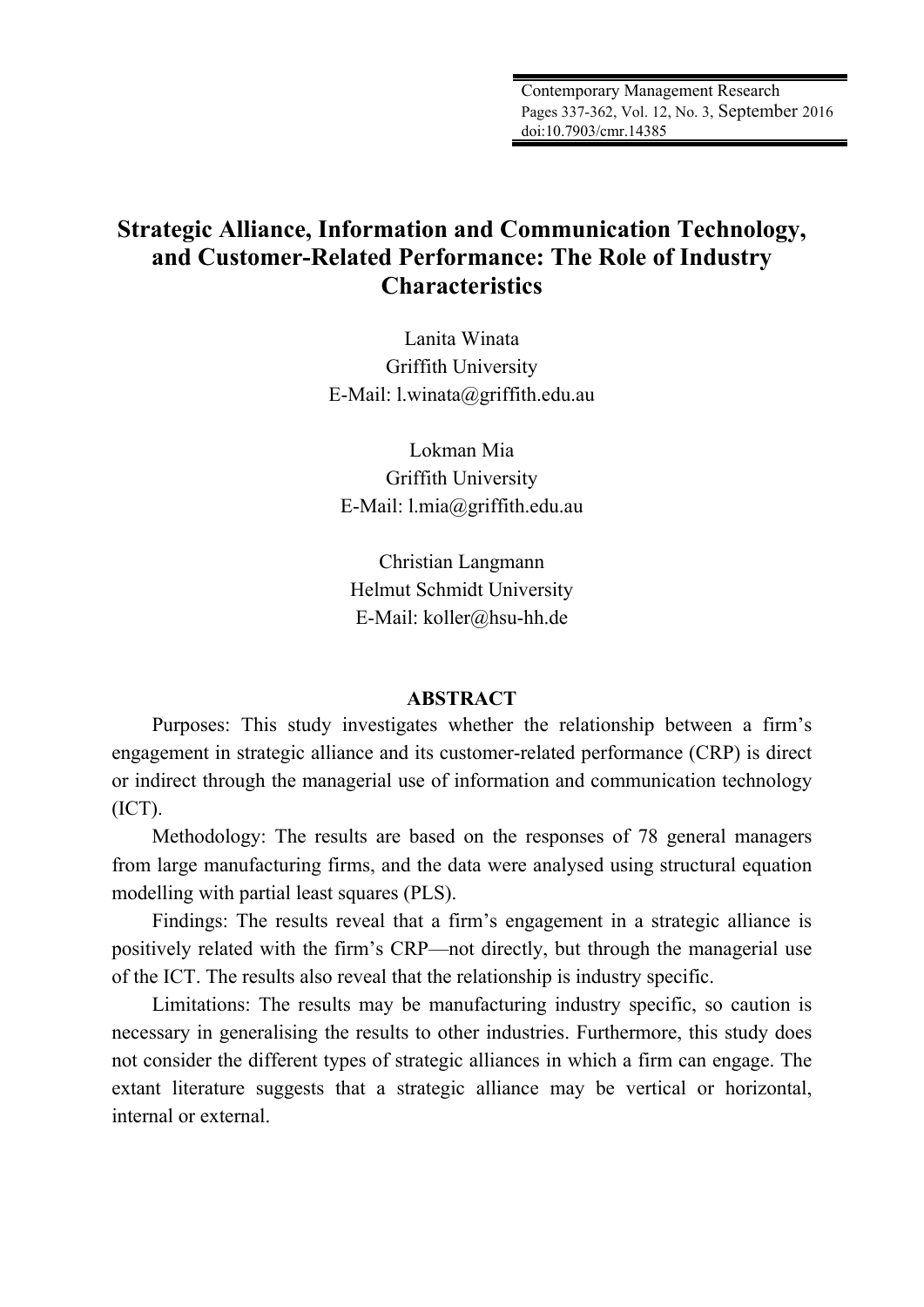Practical implications: The results indicate that an organisation which engages in a strategic alliance to improve its desired performance needs to have an appropriate ICT facility.

Originality: This study investigates the role of ICT on the strategic alliance and firm performance relationship in Indonesia.

# Keywords: Strategic Alliance, ICT, Performance

# **INTRODUCTION**

 In today's globally competitive e-commerce market, customers have more choices. In such a challenging environment, companies are subject to threats from both local and overseas competitors. The extant literature suggests that, to overcome such threats, a firm must keep its customers satisfied. On the one hand, a competitive e-commerce offers customers various opportunities to compare and buy products online; on the other hand, it provides organisations with new ways to conduct business and exchange/communicate information. Consequently, the market becomes increasingly competitive as customers can get easy access to more product information and are able to buy products and services online from anywhere. Companies usually spend big money to market their products, both to get new customers and retain existing customers. However, in the current global e-commerce market, companies using only traditional product-promotion activities may not survive (O'Connell, 2002). The relevant literature suggests that, to survive in the market, companies have to improve their customer-related performance to get new customers and retain the existing ones.

 Customer-related performance, which is usually driven by customer satisfaction, has been regarded as a critical determinant of long-term customer behaviour. The more satisfied customers are, the more loyal they are to the products (Ranaweera & Prabhu, 2003), which in turn leads to increased sales and market shares. Kim (2010), for instance, reported that satisfied customers show loyalty to a company through repeat as well as increased purchases of its products and services as well as recommendation of the products/services to others; they are also less sensitive to price. Compared to getting new customers, satisfied customers are also less expensive to retain, thereby generating financial benefits at relatively lower marketing costs (see Ranaweera & Prabhu, 2003). Following the literature, we consider that a company's customer-related performance contributes to its success.

 The relevant literature suggests that, as the market becomes more and more competitive, companies find it harder to maintain or improve their customer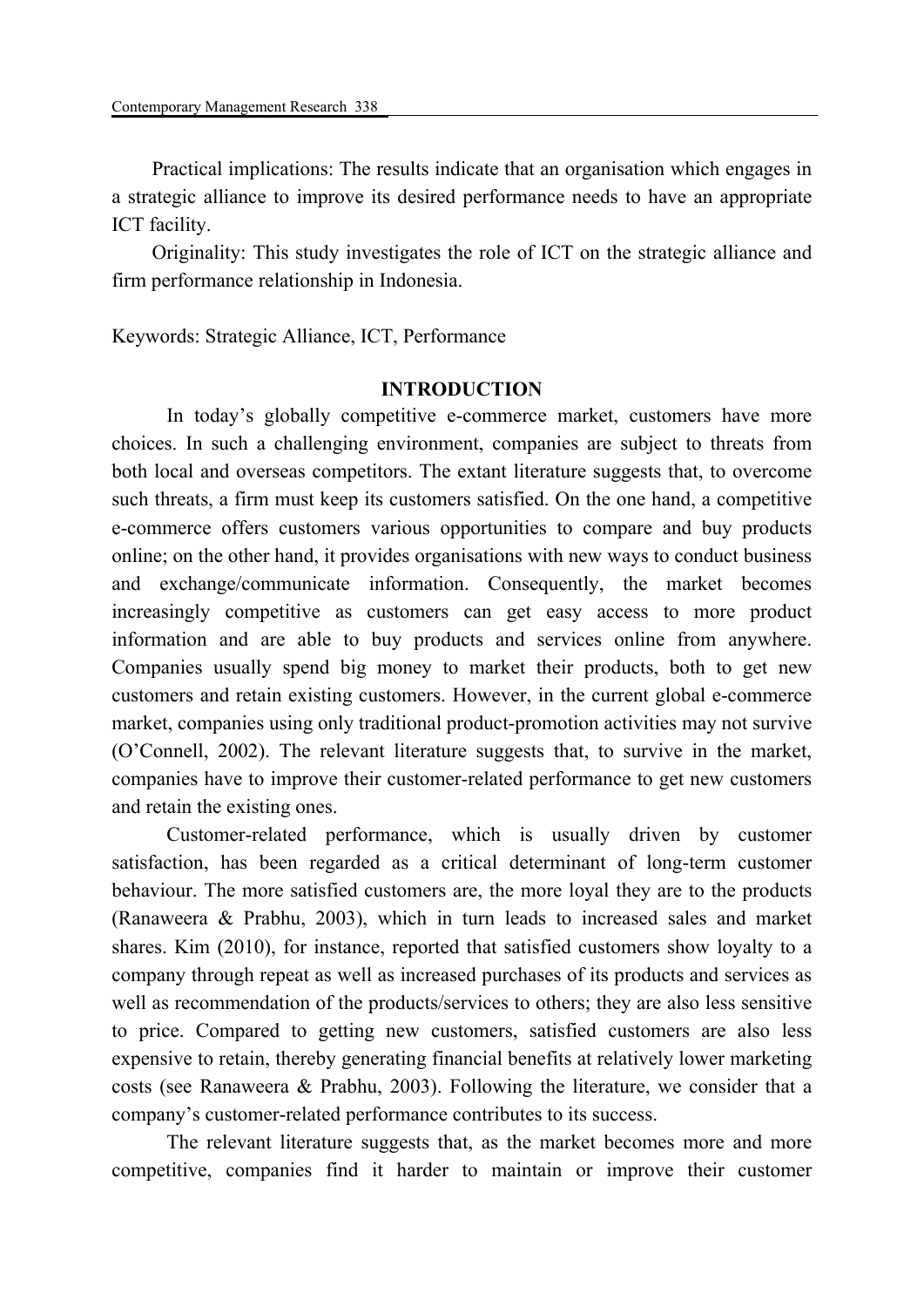satisfaction by increasing their product range, improving the quality of products and services, offering better value for money, and penetrating into new and/or overseas markets (Kaplan & Norton, 1996; Whipple, 2000). One way to achieve such an objective is to engage in strategic alliance(s) with other firms. Gulati (1998, p. 293) defined a strategic alliance as "voluntary arrangements between firms involving exchange of technologies, sharing of services, and/or co-development of products." They can occur as a result of a wide range of motives and goals, take a variety of forms, and occur across vertical and horizontal boundaries. Engaging in a strategic alliance allows the alliance member firms to jointly undertake research and development; share knowledge, costs, and risks in developing new products; and share processes and services (Connell & Voola, 2007; Hill, 2010). It is also a way of bringing together complementary skills and resources that a firm could not easily develop alone.

 We view that the managerial use of information and communication technology (ICT) can facilitate the positive effect of a firm's strategic alliance on its performance. ICT comprises the Intranet and Internet, including net-meeting, netphone, and videoconference. Andersen and Segars (2001) suggested that the managerial use of ICT can help a firm maximise the benefits of its engagement in a strategic alliance, particularly when a manufacturing firm operates in a highly competitive market, offering a broad range of products, maintaining a number of divisions in different regions or countries, and employing a large number of personnel.

# **THEORY AND HYPOTHESIS DEVELOPMENT**

 In this section we explain the relationship between engagement in a strategic alliance (SA) and the managerial use of ICT, followed by discussion of the relationship between ICT and customer-related performance (CRP). Finally, the relationship between SA and ICT is discussed.

# **Engagement in SA and Managerial Use of ICT**

 Due to globalisation, technological advancements, and deregulations of economy, competition has intensified globally, resulting in increasing customer expectations. Today's customers demand the rapid processing and on-time delivery of orders. To successfully such customer demands and preferences, companies need to implement innovative strategies that capitalise on both the power of ICT and the changes in market demands and preferences. We contend that SA is one such strategy. We also consider that a successful SA requires a communication system built on stateof-the-art ICT. The Internet and intranet are examples of such ICT that can support the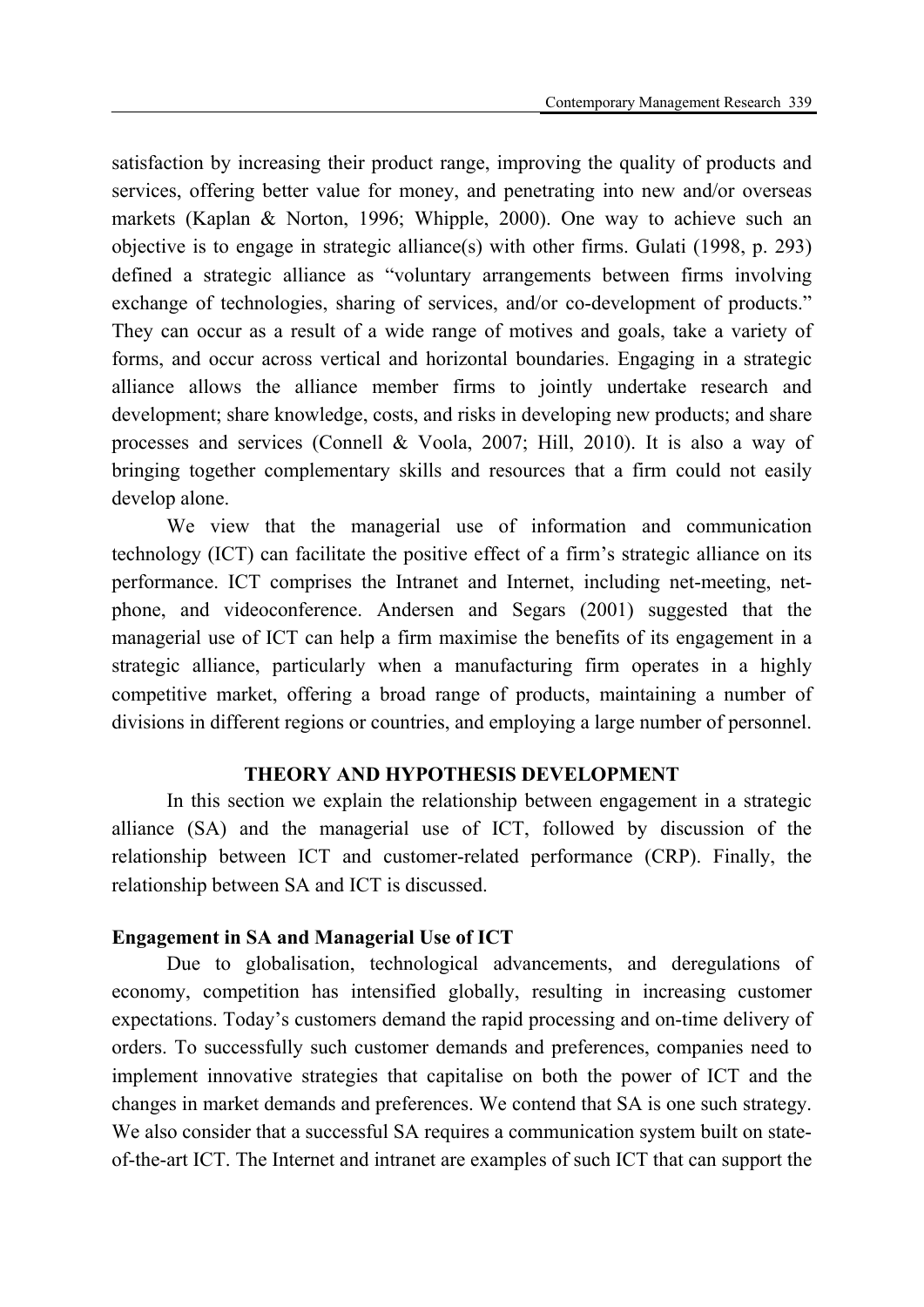success of a strategic alliance. The managerial use of the Internet links alliance member firms together, making it easy for the members to have on-time access to each other's information and resources to jointly develop products and/or services, conclude contracts, share promotional plans, negotiate prices, and identify potential markets. In other words, the Internet as a business-to-business communication tool facilitates the on-time flow of information between alliance member firms, integrating the business processes across the extended enterprise, including customers, suppliers, marketing, and services (Papazoglou et al., 2000). An intranet is critical for the timely communication and flow of information among managers within an alliance member firm which, in turn, facilitates communications between alliance member firms.

Many studies have examined the effectiveness of engagement on a firm's performance. However, the results of these studies have been mixed. For example, Harrigan (1985) reported that the success rate of such alliances is low. About 70% of SA fail to maintain relationships between member organisations and, therefore, lose the benefits of the alliance. One reason for such failure is the lack of effective communication among the member organisations of an alliance. For instance, Shrader (2001) and Steensma and Corley (2000) suggested that the biggest obstacles to the success of a SA are lack of close communication and collaboration between the member firms (see also Haywood, 1999). Pearce and Robinson (2011) also reported that many SAs fail to achieve the objectives because of a lack of commitment and trust among alliance members. Elmuti, Abou-Zaid, and Jia (2012) investigated the effect of SA in five different countries; their result showed that the engagement improved organisational performance through interactive learning processes, communication, and information sharing among SA partners. These results indicate that communication and collaboration form the basis of inter-firm relationships. Furthermore, given that a SA may take the form of a horizontal and/or vertical interfirm relationship, it may result in an integrated value chain (Papazoglou et al., 2000). From this point of view, SA requires a workflow distribution providing a sequence of business activities, arrangements for the deliveries of work to the appropriate organisational sites or facilities, tracking of the status of business activities, and coordination of the flow of information on activities.

As previously suggested, the success of the engagement in SA is the existence of strong collaboration through communication. Nowadays, ICT is the most common technology used to communicate compared with other conventional communication technology. ICT is the most convenient and cheapest communication technology. This advanced communication technology allows people to communicate rapidly and breaks through the geography barrier (Forousan, 2001). The results of prior studies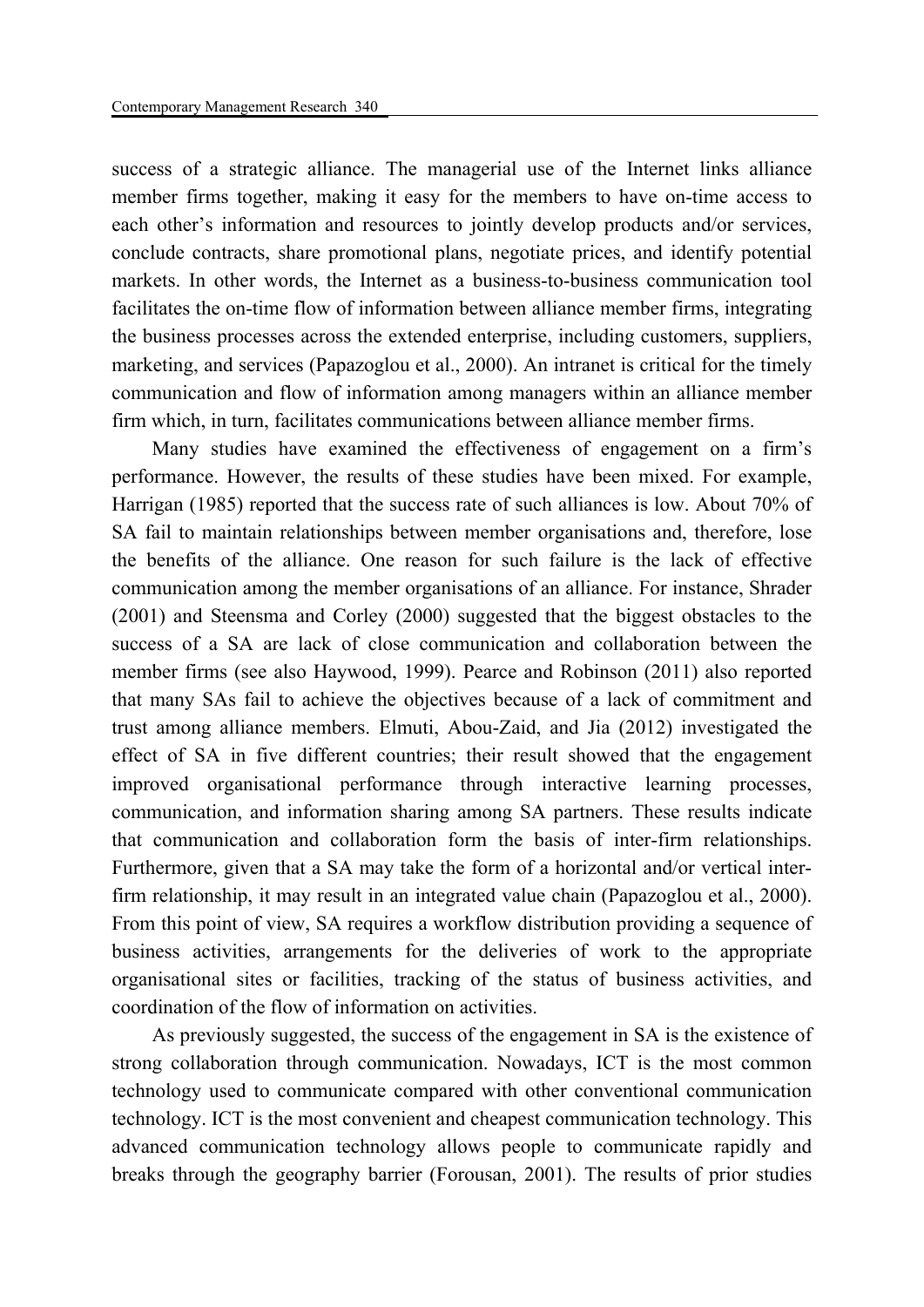show that, by using ICT, member firms of an alliance can take advantage of each other's core competencies, resulting in the success of the SA (Brynjolfsson & Hitt, 1996). Similarly, Andersen (2001) suggested that the use of ICT enables the member firms' business processes to track transactions across departments, companies, and enterprise boundaries. Furthermore, Dewett and Jones (2001) suggested that ICT brings efficiency to the relationship among alliance member firms as well as between a firm's different areas, especially transaction costs as all information can be transmitted through computer networks and used at a low cost. Other studies have shown that the successful operation of a SA is facilitated as every member firm of the alliance is able to share information with trading partners and customers on a real-time basis. The real-time flow of communication allows the alliance members to exchange information freely and promptly and helps build up their relationship, collaboration, and commitment, thereby promoting trust and commitment among them (see Shrader, 2001; Adobor, 2002). Villas and Macedos-Soares (2007) reported that this leads to managerial use of ICT to strengthen collaborations among SA members. Luo (2008) and Lee and Ding (2010) suggested that the integration among alliance member firms has a positive effect on alliance integration, which in turn facilitates alliance success. Lee and Ding (2010) also suggested that the use of communication technology, such as the Internet, is key to the success of a firm's engagement in strategic alliance. Indonesia is a developing country with a collectivist culture (Hofstede, 1994). Triandis (1995) explained that, under collectivism, trust and social norms drive the initial cooperation. However, this suggestion has been contested by other researchers. For example, although Wong and Tjosvold (2006) contended that only collectivist cultures value integrated interaction among partners, Chen, Chen, and Meindl (1998) found that only individualists develop trust to enhance cooperation. Given that Indonesia is a country with a collectivist culture, the relationship between strategic alliance and ICT in Indonesia may be different from other countries; therefore, further investigation into whether the engagement in SA in Indonesia also leads to the use of communication technology, such as the use of the intranet and Internet, is warranted. Following this discussion, we posit that:

H1: A positive relationship exists between a firm's engagement in strategic alliance and its managerial use of ICT.

#### **Managerial Use of ICT and CRP**

 Due to competition, manufacturers need to have updated and instant information to meet customers' demands and preferences. Customised products and services have become essential for meeting customers' expectations. Customers also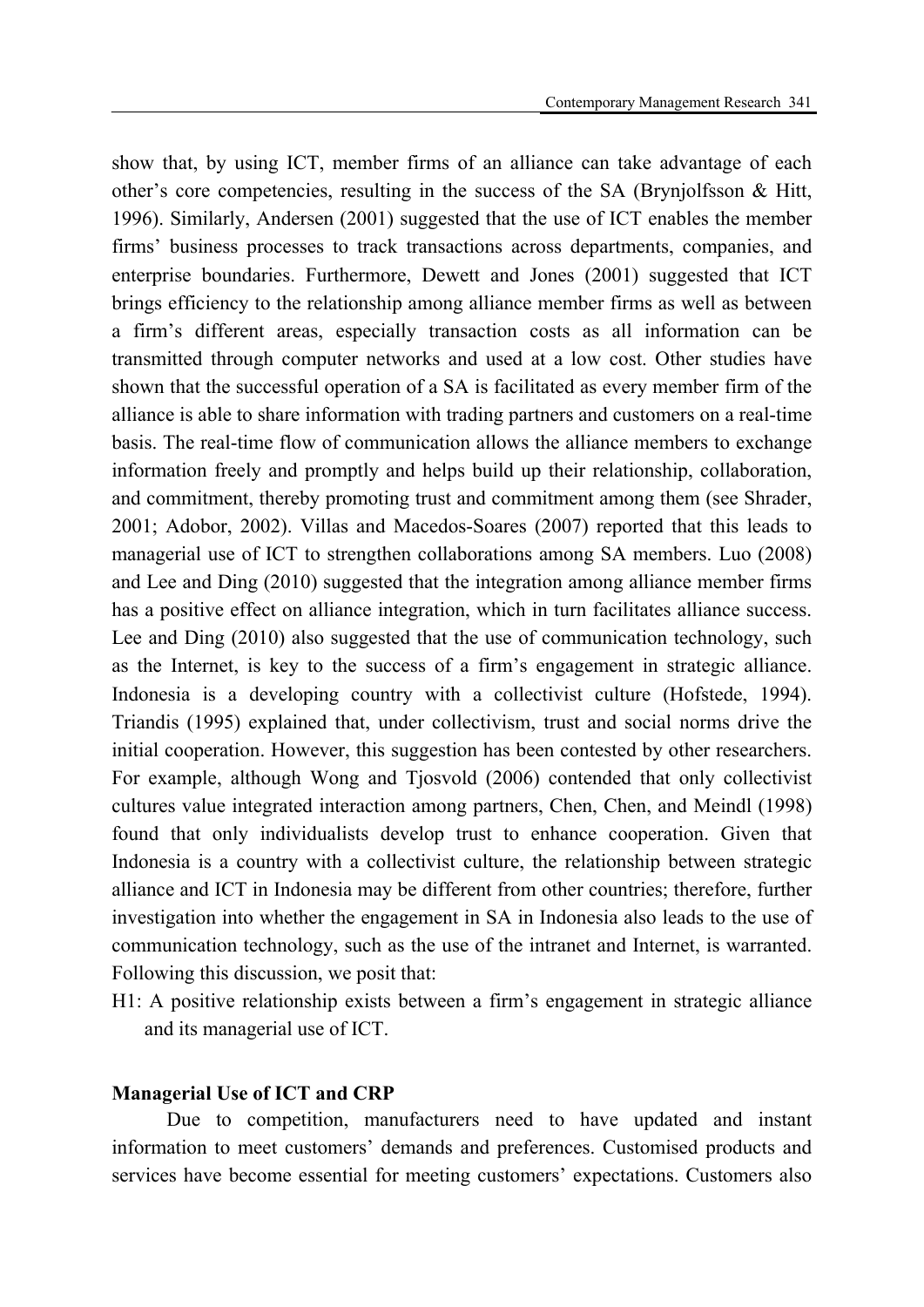demand an integrated service and quick responses. Therefore, a company<sup>1</sup> now has to focus on its customer-related performance; otherwise, competitors will take over its market opportunities (Andel, 2002). CRP in this study incorporates attributes such as the on-time delivery of orders, the number of customer complaints received, market share, the time between receiving an order to delivery, and customer response time. The extant literature suggests that the use of ICT is positively associated with a firm's performance. Andersen (2001) reported that ICT, by facilitating the rapid sharing of accurate information at little cost, allows organisations to have the instant online information needed for prompt decision-making. For example, in a highly competitive market, customers' needs and tastes and competitors' products change rapidly and unexpectedly. With the intranet aspect of ICT, marketing departments are able to inform their production departments of the demand trend for product(s) in a timely manner, enabling the production department to effectively adjust production processes to meet customers' changed tastes and needs. Supporting this study, Choe (2008) found that information sharing throughout a company's value chain improves organisational performance, whereas Quader and Quader (2008) reported that UK supermarkets—through engagement in strategic alliances with Internet-based companies—can take customers' orders online and deliver the orders quickly, thereby raising their customer-related performance (see also Lee & Ding, 2010). Similarly, Vanpoucke et al. (2009) supported previous studies and reported that communication among alliance members, such as suppliers, enhances a company's customer-related performance. Furthermore, Ramanathan (2013) suggested that the use of ICT in hospitals facilitates service to patients as the use of ICT in the hospital increases service speed, including responsiveness to patients, by linking not only communication among all the departments within the hospital but also with its suppliers and patients.

 The discussion this far leads us to posit that a firm's managerial use of ICT is positively related to its customer-related performance. This argument is formalised in our second hypothesis.

 $H<sub>2</sub>$ : A positive relationship exists between managerial use of ICT and customer-related performance.

# **Engagement in SA and Customer-Related Performance**

 The relevant literature indicates that SA facilitates alliance member firms' access to broader markets with lower investment, assists them in facing environmental uncertainty, and improves their brand name, thereby enabling the firms to gain a

<sup>&</sup>lt;sup>1</sup> The terms organisation, company' and firm are used as synonyms in this paper.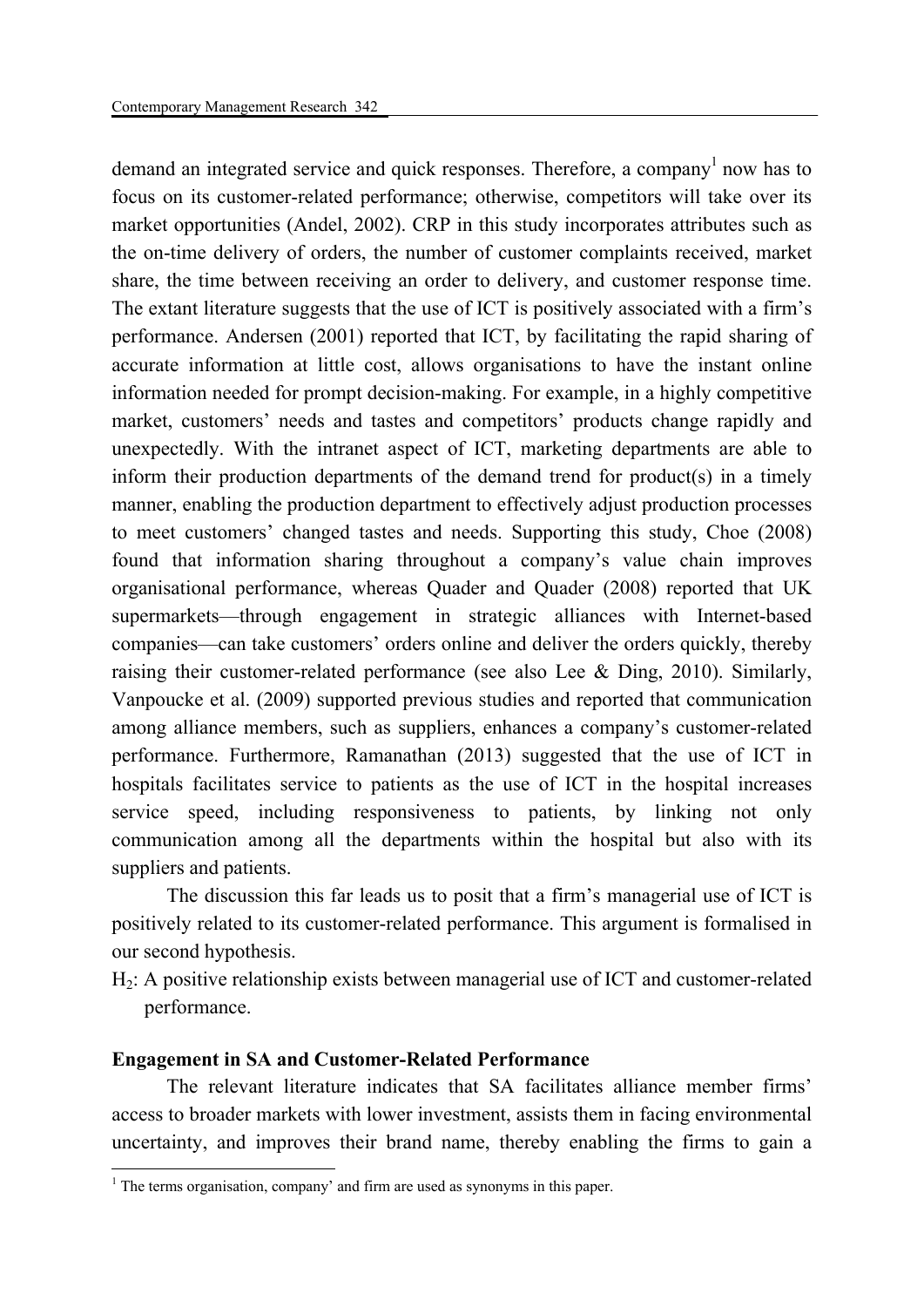competitive advantage (Shrader, 2001; Steensma & Corley, 2000). According to Tehrani (2003), a manufacturing firm's engagement in a SA has a positive impact on the firm's product quality because an alliance with suppliers, for instance, helps the firm obtain quality materials and spare parts; this also may result in increased productivity. Furthermore, the alliance supplier(s) helps member firms respond faster to customer demand as well as maintain and improve customer services. Jiang and Li (2009), for instance, reported that engagement in SA significantly contributes to partner firms' performance. In other studies, researchers have suggested that engagement in SA improves the availability of quality service as well as brand image, which ultimately improves market share. For example, the brand image combination of IBM and Intel or Bacardi Rum and Coca Cola has improved the products' quality image and increased their market share (Akshay, Rueket, & Robert, 1994). Similarly, the alliance between Rover and Honda has improved the brand image of the products. Alvarez and Gonzales (1999) reported that Honda's design of a Rover model increased the alliance partners' product image and reputation in terms of reliability and quality. Similarly, through Arnotts' (a biscuit maker in Australia) alliance with other local biscuit manufacturers, Arnotts has been able to beat the competitors in gaining additional shares in the local market. By forming an alliance with America's Campbell Soup, Arnotts also entered the American market; by making and selling American Campbell cookies, it increased its Australian market share to 75% (Dettre, 1986).

 The relevant literature also indicates that a strategic alliance assists member firms in managing their inter-organisational dependency, improving brand name, and maintaining control over markets by gaining competitive advantages (Shrader, 2001; Steensma & Corley, 2000). For example, Wang and Horsburg (2007) reported that a network of interlinked services with alliance member firms improves the service consistency of airlines, which ultimately improves their customer satisfaction.

Following this discussion, it is argued that engaging in a SA improves member firms' customer-related performance. Hypothesis three formally presents this argument.

H3: A positive relationship exists between a firm's engagement in a strategic alliance and its customer-related performance.

However, the positive benefits of a strategic alliance discussed thus far are not universal, as some studies have reported that a strategic alliance has a negative direct relationship with a firm's performance. Ritala, Hallikas, and Sissonen (2008) and Walter, Lechner, and Kellermanns (2008) explained that, due to a lack of coordination between alliance firms, engagement in strategic alliance(s) indeed harms individual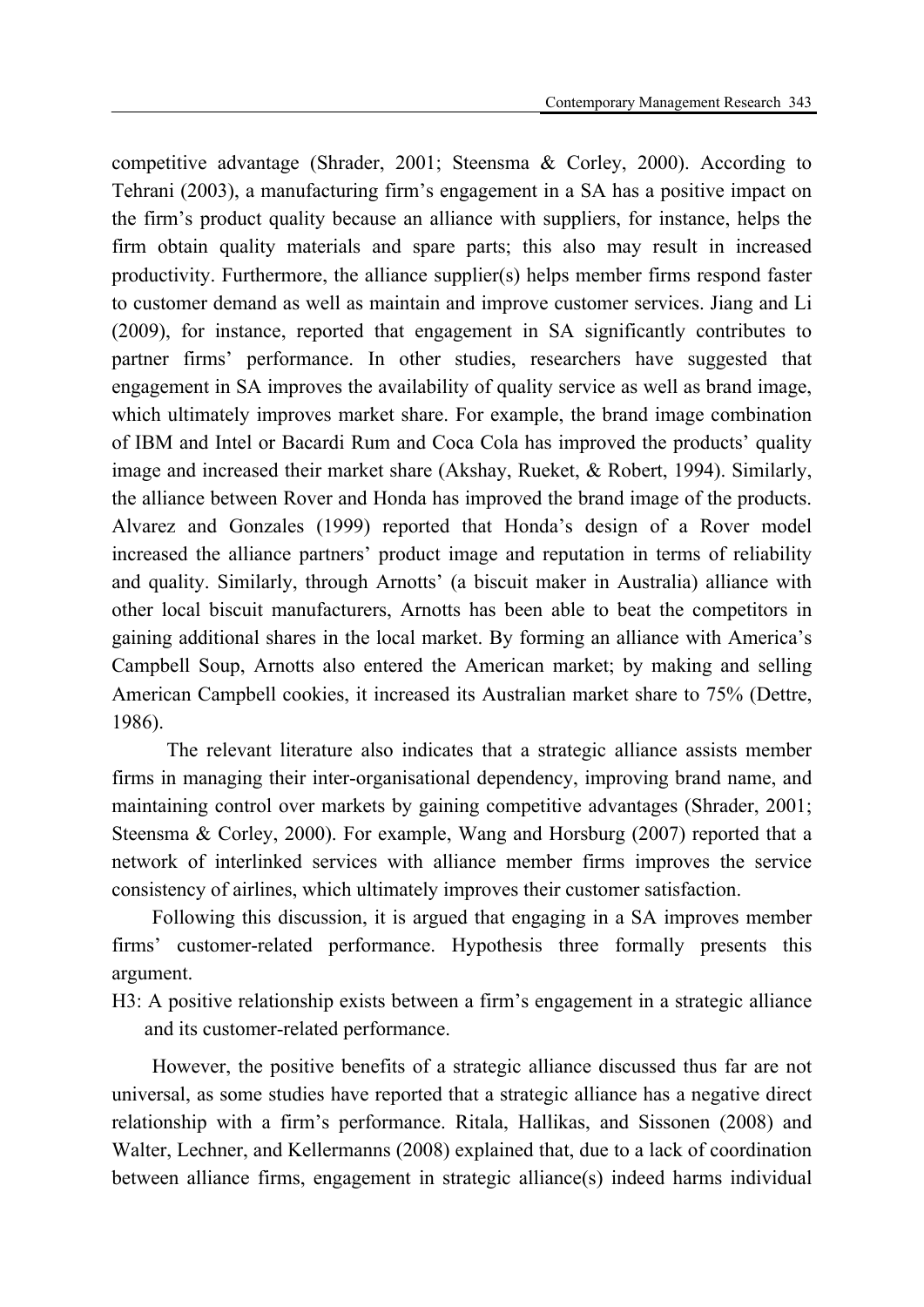member firms' performance (see also Rajasekar & Fouts, 2009). We contend that one reason for such an undesirable effect on performance is the lack of trust and cooperation among alliance member firms. The relevant literature suggests that effective communication builds trust among alliance member firms, thereby fostering close cooperation among the firms (Abodor, 2002; Collinson, 2000). We posit that the managerial use of ICT plays a mediating role in the relationship of a firm's engagement in SA and its performance because ICT facilitates close communication among member firms of a SA in a timely manner, thereby acting as a proxy for (or a driver of) trust, commitment, and collaboration among the alliance member firms while assisting in improving the firms' performance. In other words, we predict that ICT mediates the relationship between a firm's engagement in SA and its CRP. If the relationship between a firm's engagement in a SA and ICT (H**1**) and the relationship between ICT and CRP (H**2**) are positive and significant, the results then would indicate that the relationship between a firm's engagement in a SA and its CRP (H**3**) exists, at least partly, via ICT. More specifically, in such a case, ICT would appear to play a mediating role in the relationship. A logical interpretation of such positive results would lead to the conclusion that the adequate managerial use of ICT assists an organisation's SA to be effective in improving the organisation's CRP.

# **An Industry Comparison**

 The sample of this study comprises firms from four different industries: electronics, food processing, furniture, and fabricated metal products. We contend that the mediating role of ICT in the firms from the electronics industry will be more pronounced than in the firms from the other three industries. Our argument is based on the theory of product life cycle (PLC) that prevails in these industries. The PLC theory describes the evolution of a product as measured by its sales over its lifetime (Cox, 1967; Kotler, 2003). Throughout its life, a product passes sequentially through the stages of introduction, growth, maturity, and decline (Grantham, 1997). A product with short PLC passes through the different stages of its life relatively quickly. Consider, for example, the case of a plasma TV. Within a few years of the introduction of plasma televisions in the market, LCD televisions also appeared. As a result, the popularity of plasma TVs declined rather sharply and may disappear from the market within a relatively short period. In other words, the plasma TV represents a product with a short PLC. On the other hand, products such as canned tuna or steel rods or rolling chairs have been on the market for decades; these products are still available and, therefore, have a long life cycle (see also Bangchokdee, 2008).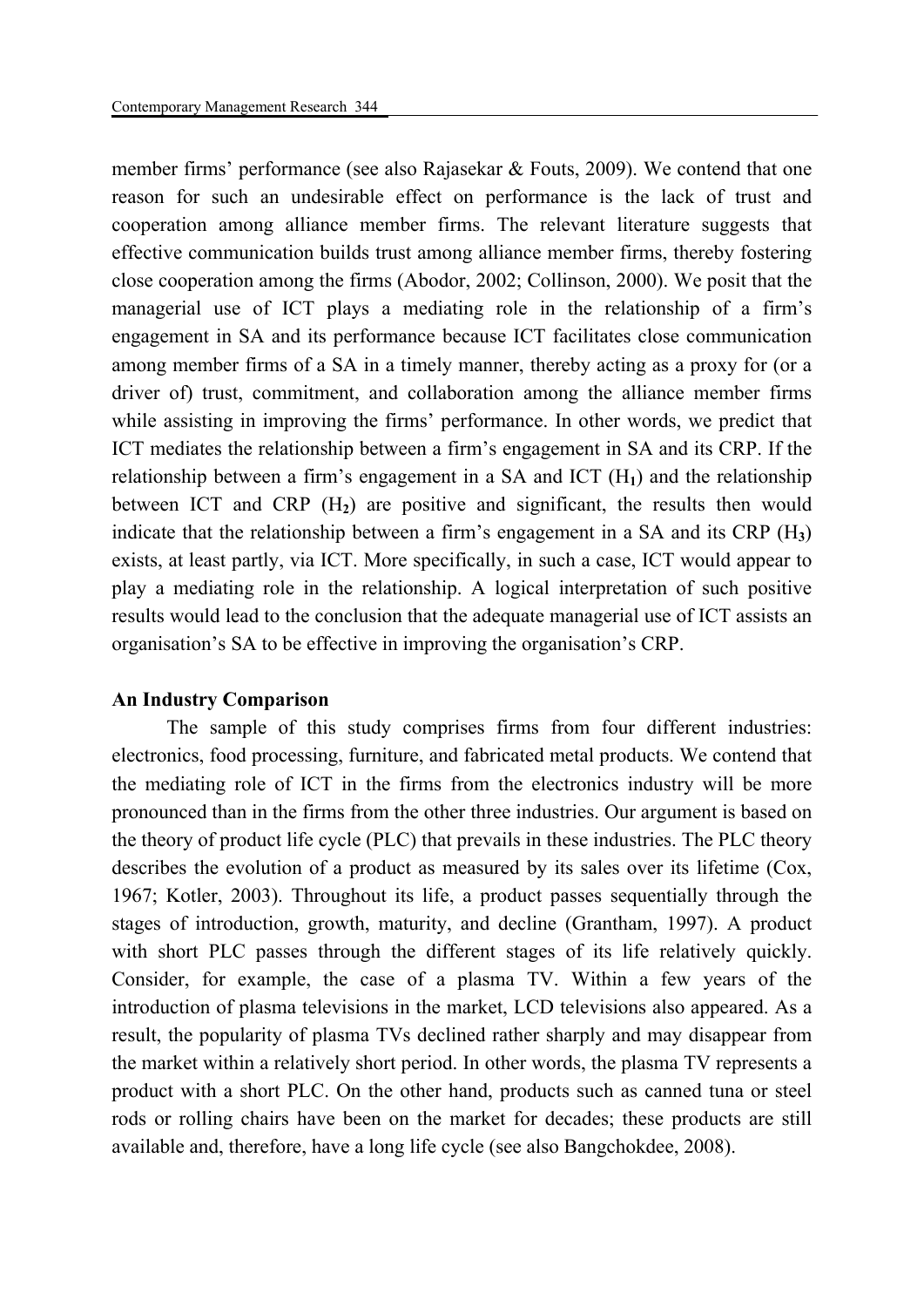Given that, in today's market, electronic products (e.g., TV, laptop computer, mobile phone) generally have a short PLC, we contend that the electronics industry is characterised by a shorter PLC than that in the food processing, metal products, or furniture industry. The extant literature indicates that the electronics industry has been affected by rapid technological changes, unstable demands, volatile competition, and market growth (Geletkanycz & Hambrick, 1997; Henderson, Miller, & Hambrick, 2006). The literature contains evidence suggesting that the electronics industry specifically is characterised by rapid changes in product technology (Mendelson & Pillai, 1999; Nadkarni & Narayanan, 2007). For instance, Mendelson and Pillai (1999) reported that the capacity of microprocessors has doubled every two years, from 64 Kb to 256 Kb, 512 Kb, and 1 Mb.

 In contrast, industries with a relatively long PLC (e.g., the food processing industry) are characterised by relatively slow changes in technology, consistent market growth, and stable demand (Geletkanycz & Hambrick, 1997; Henderson et al., 2006). Following the literature, we conclude that the electronics industry is characterised by a relatively short PLC while the food processing, furniture, and fabricated metal products (hereafter, other) industries are characterised by a relatively long PLC. Consequently, the level of uncertainty in the operating environment faced by these other industries is likely to be lower than the level of uncertainty faced by the electronics industry. For instance, Anderson (2004) reported that, compared to the food processing industry, the electronics industry faces a significantly high level of uncertainty.

 We argue that industry-level uncertainty influences managerial use of ICT for decision-making. Managers in an industry facing a high level of uncertainty may make greater use of ICT to gather more information than those in an industry facing a relatively low level of uncertainty. In an industry facing a high level of uncertainty, managers require accurate and current information and data to gain a better understanding of the dynamics of the situation (Gordon & Narayanan, 1984) and mount an appropriate response (Gul & Chia, 1994; Mia, 1993) which, in turn, may enhance organisational performance (Chong & Chong, 1997). On the other hand, in an industry facing a relatively low level of uncertainty, managers face a more stable business environment; therefore, they are able to cope with these situations as they can make decisions based on their past experiences (Gul & Chia, 1994). Gul and Chia (1994) argued that, in a stable environment, managers may suffer from information overload if they access more information than needed, resulting in suboptimal decision-making, which may in turn lead to poor performance (Chong & Chong, 1997).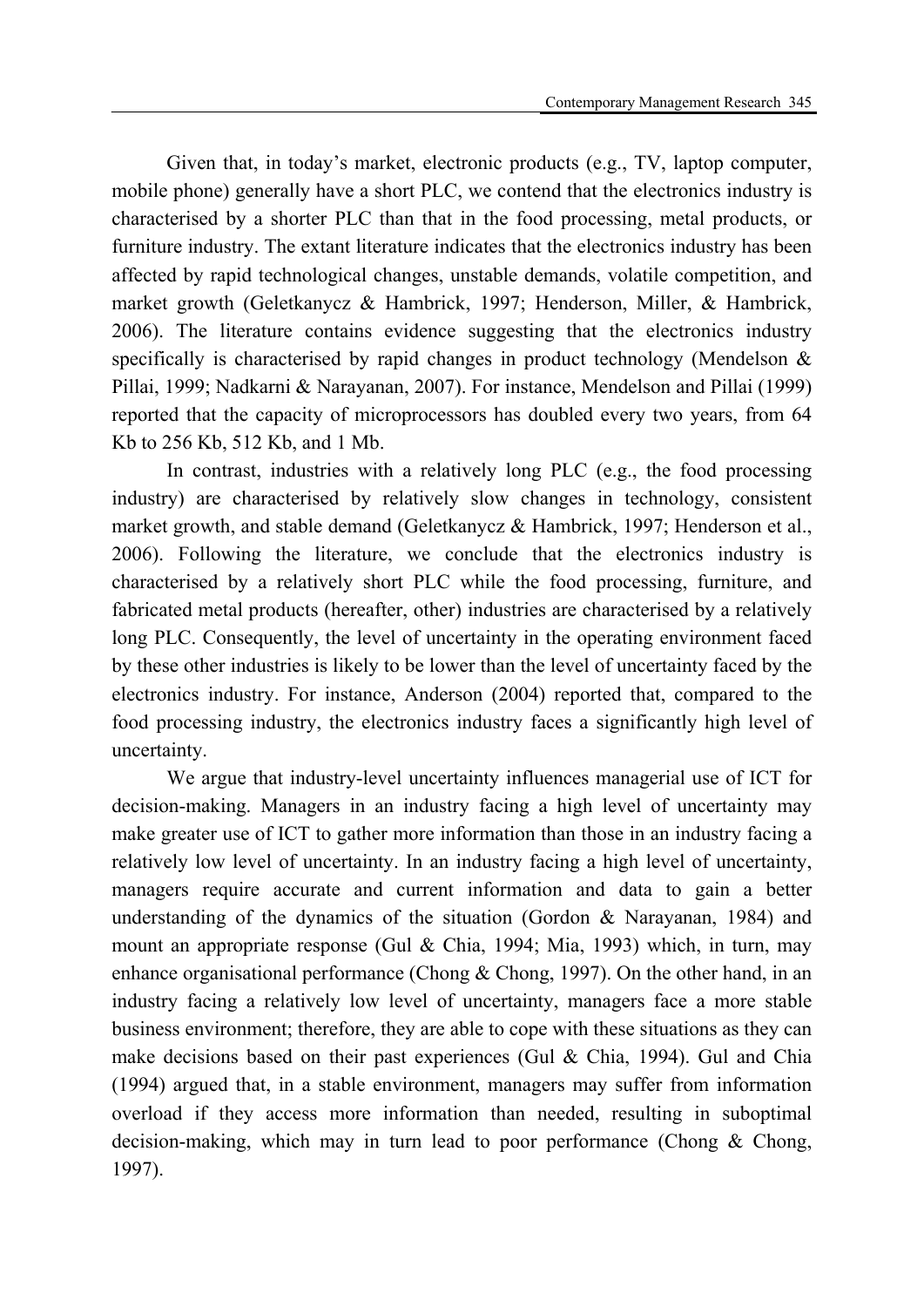Although previous studies have examined the effect of uncertainty on the usefulness/use of accounting information (Chenhall & Morris, 1986; Chong & Chong, 1997; Gul & Chia, 1994), these studies focused on the uncertainty at the organisation or individual level, not at the industry level. For example, the early study by Gordon and Narayanan (1984) examined the relationship between managers' perceived environmental uncertainty (PEU) and the perceived usefulness of accounting information. Chong and Chong's (1997) study examining the effect of managers' PEU on the use of accounting information also used Gordon and Narayanan's (1984) instruments. Chenhall and Morris (1986) investigated the relationship between managers' PEU and their perceived use of accounting information, which is again at the individual level. Their measurement instrument attempts to capture managers' perceptions of environmental uncertainty relating to the managers' operating environment at work. Unlike the previous studies, the current study focuses on uncertainty at the industry level.

 The extant literature suggests that managers' use of ICT (i) increases volume, speed, and capacity of their data handling and (ii) improves information exchange and communication across functions, parties, geographical locations, and time zones (Badir, Büchel, & Tucci, 2009; Andersen, 2001; Forouzan, 2001). Previous studies have reported that the extent of managers' information use is positively associated with their ICT use, as ICT helps them effectively use the information (see Brynjolfsson & Hitt, 1996). Recently, Mia and Winata (2008) reported that managers' information use and their ICT use are positively related. The effective use of information is particularly relevant for the electronics industry given its high level of uncertainty. As an integrated computer network and data interface, ICT also provides managers with the capacity to instantaneously share real-time information that enables faster and better decision-making (Andersen, 2001). In light of this discussion, we posit that managers' use of ICT plays a more important role in the relationship between a firm's engagement in SA and its CRP in the electronics industry than in the other industries. Hypothesis four summarises this discussion.

H4: The mediating role of ICT in the relationship between a firm's engagement in strategic alliance and its CRP is more pronounced in the electronics industry than in the other industries. Specifically, strategic alliance not coupled with the use of ICT will be less effective in the electronics industry than in the other industries.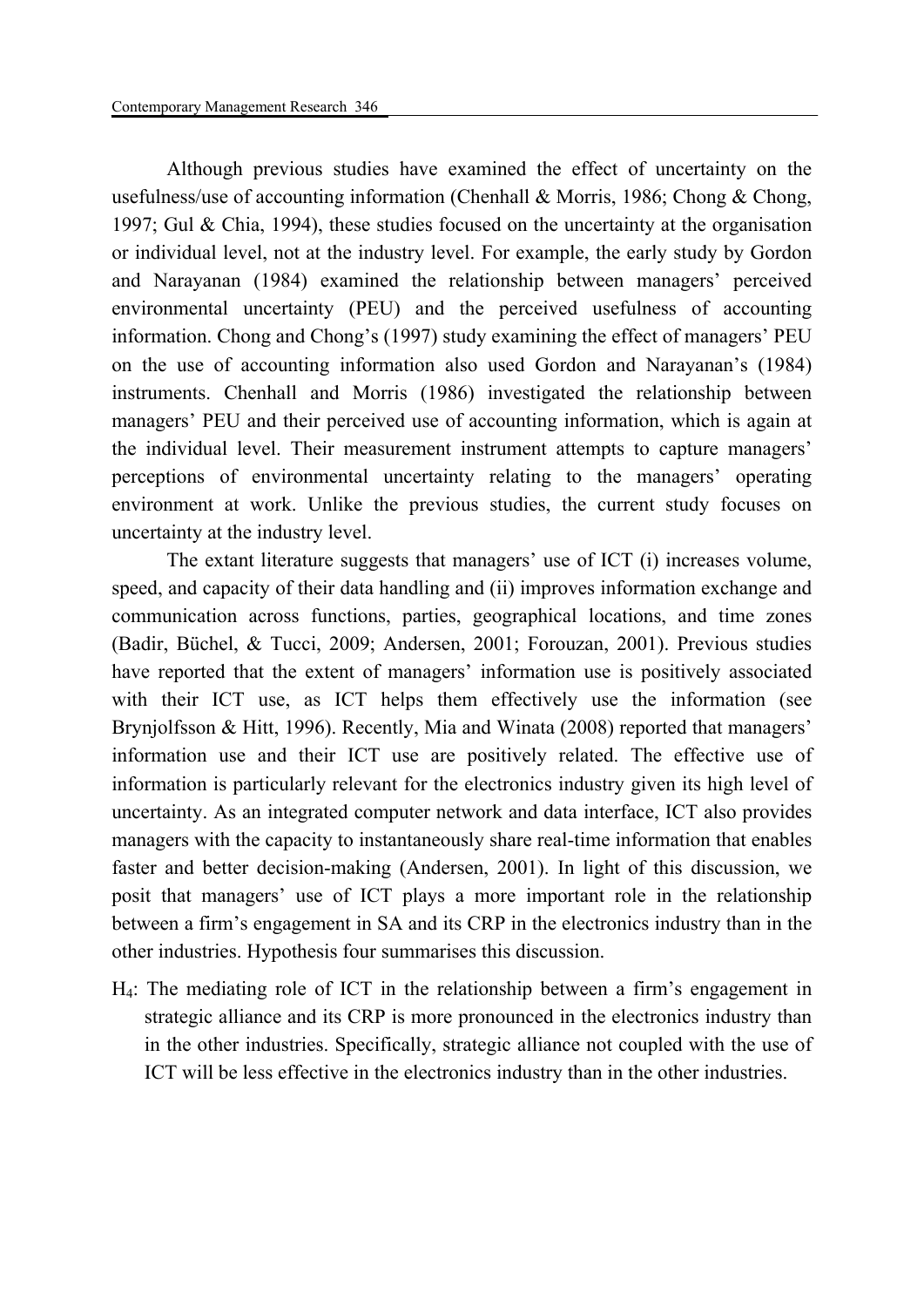# **RESEARCH METHOD**

#### **Sample**

 Data were collected from 78 large (annual sales revenues from 50 to 150 billion rupiah; 1US\$=11000 rupiah) Indonesian manufacturing firms using a mailed questionnaire survey. Initially, a list of 600 large private manufacturing companies operating in Java Island in Indonesia was obtained from the Online Data Centre of Industry and Trading Department of the Indonesian government. From among these 600 large companies, 250 companies were selected at random. Only large manufacturing companies were selected because such companies are more likely to engage in SA and have more resources to afford the investment in state-of-the-art information facilities comprising modern information and communication technology. The sample distribution was classified into the four industries as follows: 36 in electronics (47.5%), 13 in food processing (15.38%), 14 in furniture (17.95%), and 15 in fabricated and metal products (19.23%).

# **Participants**

 Initially, a personal letter was written to the managing director (MD) or an equivalent senior executive at each of the selected 250 companies. The letter explained the purpose of the study, requested the MD to nominate one general manager in charge of a business unit (henceforth, BU manager) within the company to take part in the study, and solicited the executive's permission to contact the nominated BU managers. For the purposes of the study, a business unit was defined as a profit centre which carried out the usual business activities, including manufacturing and selling products (Mia, 2000). A sample of the survey questions used for the data collection was attached to the letter addressed to each MD. Within four weeks of posting the letter, we contacted the MDs by telephone, asking if they had received the letter and if they would nominate their BU manager to participate. If the letter had not been received, we sent the letter again, asking the MDs to nominate a BU general manager.

 In total, 160 BU managers were nominated by 160 MDs, who supplied the BU managers' names and addresses. Each of the nominated BU managers was subsequently sent a package that contained (i) a personal letter addressed to each BU manager explaining the purpose of the study, the potential benefit of the study, and an assurance of confidentiality of the responses; (ii) a copy of the survey questionnaire; and (iii) a self-addressed postage-paid envelope for returning the completed questionnaire directly to the researcher. The letter to each BU manager also explained that the questionnaire would not ask for any sensitive information and the information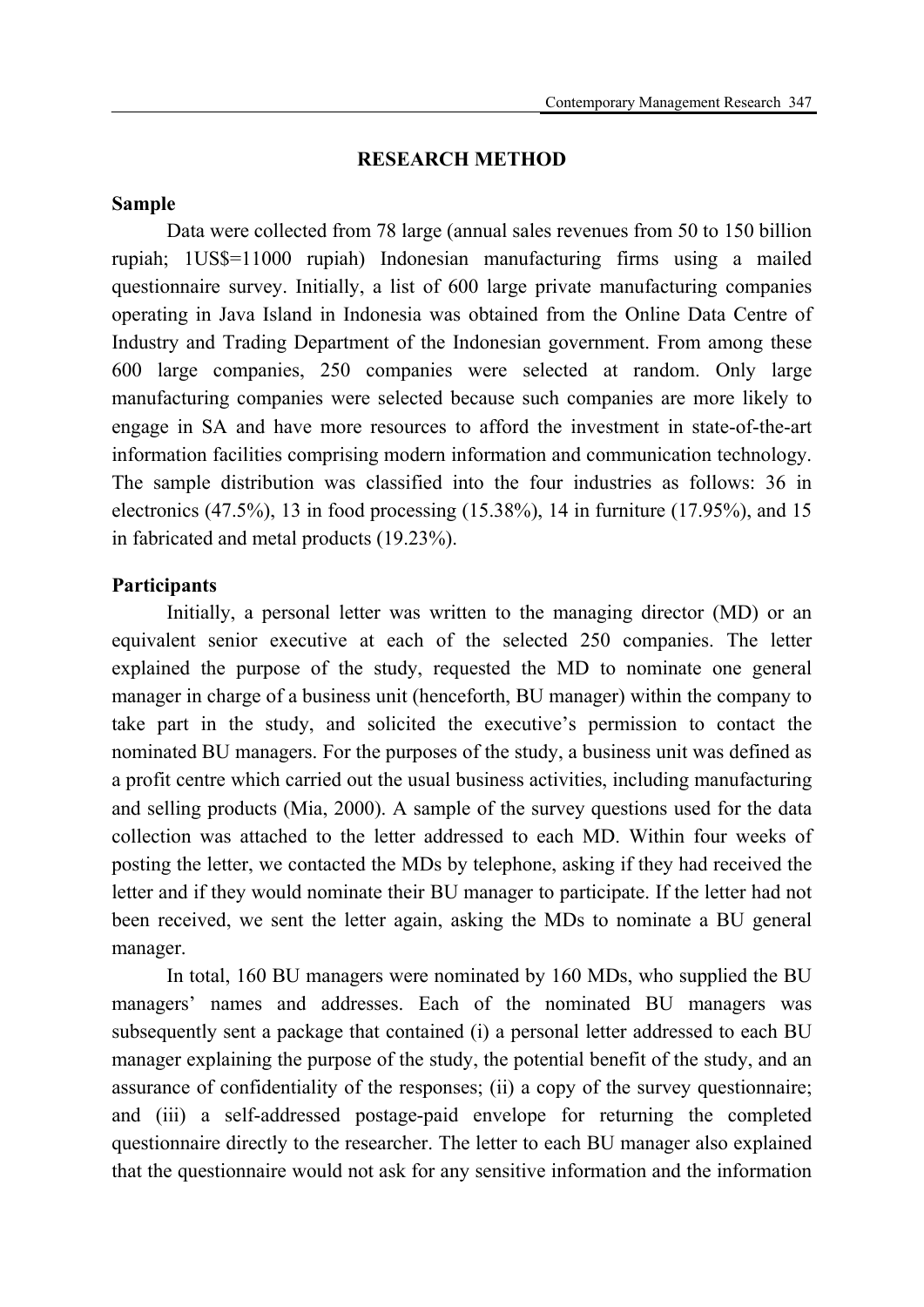collected would be treated as strictly confidential. Moreover, the letter indicated that a copy of the summary results would be made available to the managers, subject to their completion of the request form for results included in the package.

 In total, 78 BU managers fully completed and returned the questionnaire. Thus, the final sample used for data analysis was 78, yielding a response rate of 31.20%. Although the response rate was relatively low, the sample size was acceptable. Page and Meyer (2000) explained that the rule of thumb is at least four sample elements for every variable included in the study. The model of the current study included three variables: (i) engagement in a strategic alliance, (ii) managerial use of information and communication technology, and (iii) firm performance.

 To test for non-response-bias, we split the sample into three groups based on the dates of the questionnaire's return. Statistical comparisons using the Kruskal-Wallis Test did not indicate any significant difference between the groups (p>.10). Hence, non-response-bias was not a critical issue in the sample.

# **Measurement of The Variables**

#### ● **Firm performance**

Following the balanced scorecard approach (Kaplan & Norton, 1996) and given the importance of CRP discussed earlier in Section 2, we used CRP as the firm performance. This variable was defined in terms of on-time delivery, the number of customer complaints received, market share, and customer response time (Hoque & James, 2000). The BU managers were asked to indicate, on a 5-point Likert scale, their business unit's CRP relative to the average of the industry. On the scale, 1 represented well below average and 5 represented well above the industry average performance. Table 1 presents the mean and standard deviation for the variable.

| Table 1 Descriptive Blatistics (total sample: II |      |        |      |                              |         |  |
|--------------------------------------------------|------|--------|------|------------------------------|---------|--|
| Variables                                        | Mean | Median |      | Std. dev. Skeweness Kurtosis |         |  |
| Strategic alliance                               | 2.49 | 2.50   | .08  | 0.19                         | 0.48    |  |
| Info and Comm tech.                              | 2.85 | 3.07   | -14  | $-0.03$                      | $-1.26$ |  |
| Customer-related perf.                           | 3.42 | 3.50   | 0.60 | -0.59                        | 0.47    |  |

Table 1 Descriptive Statistics (total sample:  $n = 78$ )

# ● **Information and Communication Technology**

This study focused on the managerial use of ICT comprising the Internet, intranet, and visual communication, including videoconferencing and net-meetings (Forouzan, 2001). The measurement of this variable involved assessing the extent of managerial use of the Internet and intranet (Andersen, 2001; Byrd et al., 2000). The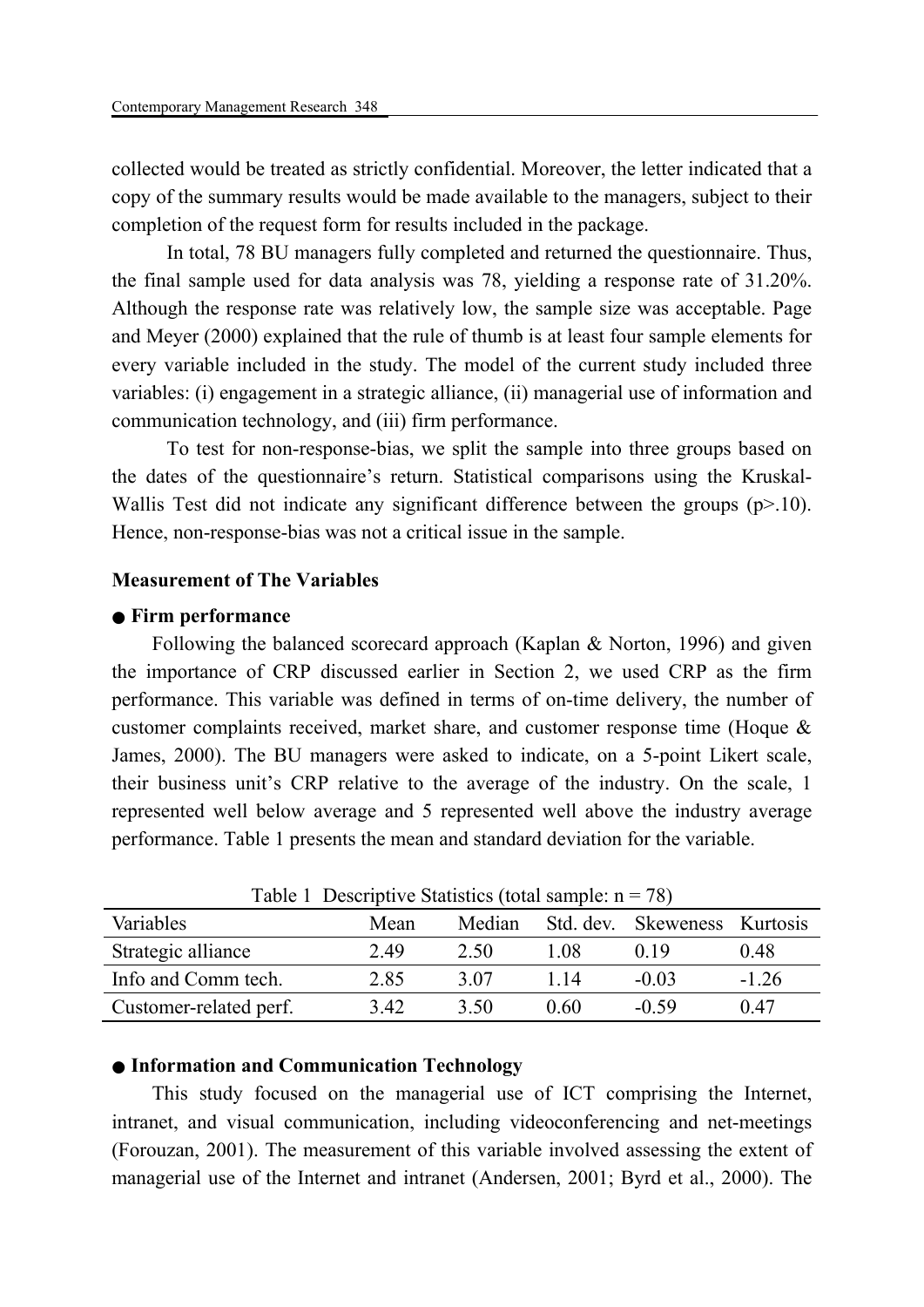extent of managers' use of ICT was assessed on a 5-point Likert scale ranging from 1 (almost never) to 5 (almost always). The instrument was adapted from Andersen (2001). The participants were asked to respond to each of the 5 items indicating the extent of ICT use within their business units. Table 1 presents the mean and standard deviation for the variable.

# ● **Engagement in strategic alliance**

For the purposes of this study, SA was defined as a cooperative mutual agreement between autonomous organisations with a view to improving the competitive advantage and long-term profitable value for all cooperating parties. The agreement may or may not involve cross-partner equity investments (Miles & Snow, 1992). The extent of a firm's engagement in a SA was measured on a 5-point Likert scale, ranging from strongly disagree (low alliance) to strongly agree (high alliance). The instrument consisted of 4 items referring to the extent of agreement between the respondent BU manager's firm and its alliance member companies in developing, producing, and marketing products. The BU managers (respondents) were asked to respond to each of the four items (questions), indicating the extent of their company's mutual agreement or business network with their company's alliance partners. The instrument was adapted from Li and Atuahene (2001). Table 1 presents the mean and standard deviation for the variable.

## **DATA ANALYSIS**

 To test the hypotheses we conducted a partial least squares (PLS) analysis. PLS is a variance-based structural equation modelling approach that has been developed to avoid some of the limitations of the well-known covariance-based techniques like LISREL. Structural equation models in general allow the researcher to represent, estimate, and test complex relationships between theoretical constructs (latent variables)—namely, variables that are not directly observable and can be measured only imperfectly through manifest indicators. Although covariance-based techniques like LISREL require a certain sample size and distribution assumptions, PLS is able to handle a small sample size and non-normal distributions (Chin, 1998). PLS has recently been used in a number of empirical studies in accounting research (Anderson et al., 2002; Chenhall, 2004; 2005).

 A structural equation model using PLS consists of a measurement model and a structural model. The measurement model depicts the relationship (loadings) between manifest indicators and the corresponding latent variable. The structural model involves the relationships between latent constructs themselves, thereby representing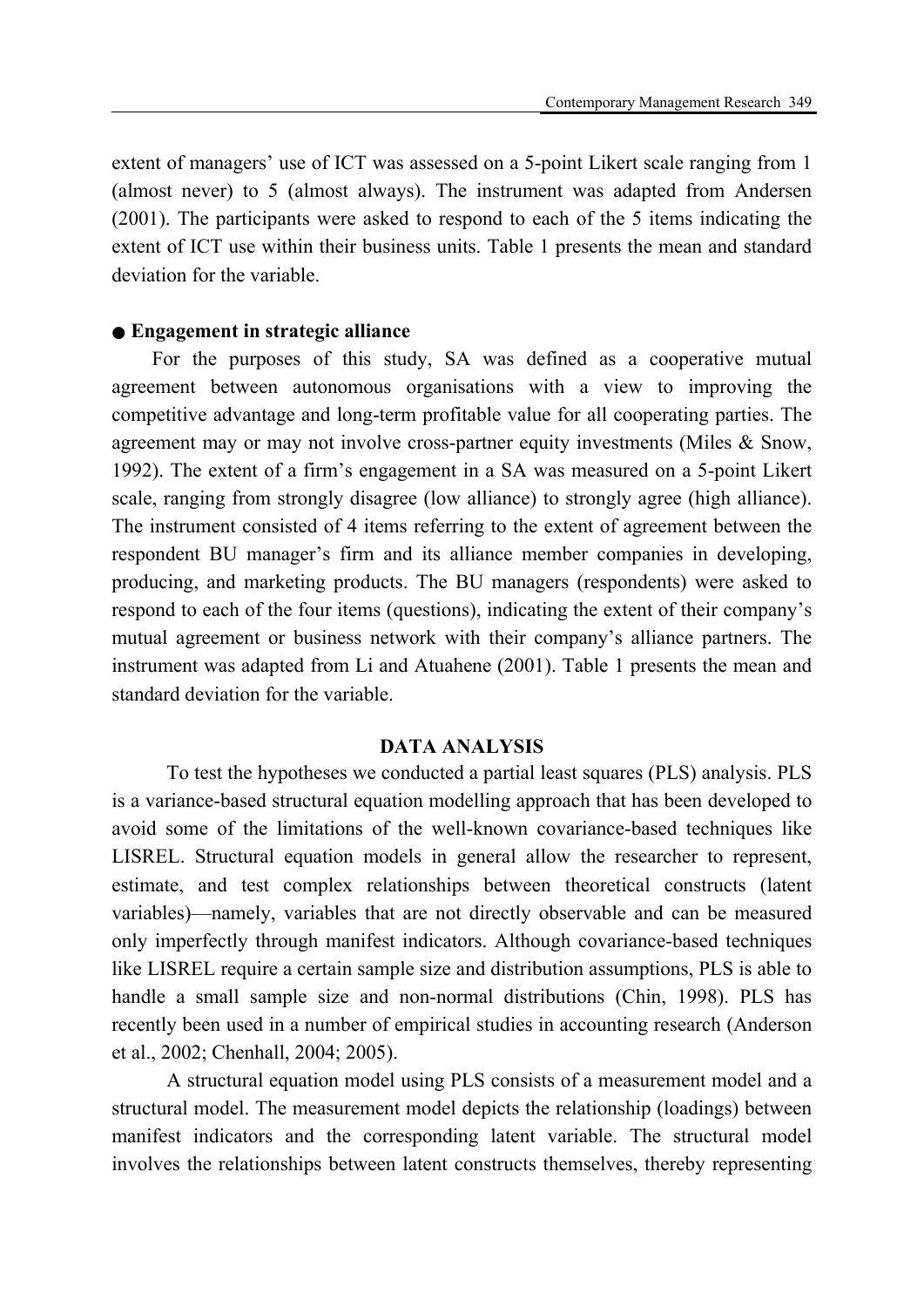the theoretical model of a study (Hair et al., 2006; Chin, 1998). The estimation of structural equation models with the PLS procedure comprises two central steps. The first step is concerned with the iterative estimation of the constructs composed of their manifest indicators. After a solution converges on a set of indicator weights used for estimating the construct scores, the second step involves the non-interactive estimation of the structural model (Seltin & Keeves, 1994).

 To assess the reliability and validity of a measurement model, we look at the individual-item reliability, the internal consistency, and the convergent and discriminant validity (Barclay, Higgins, & Thompson, 1995; Fornell & Larcker, 1981; Hulland, 1999). The rule of thumb is that loadings should exceed .7. To assess internal consistency, the composite reliability for each construct is calculated; composite reliability looks at all the loadings of the manifest indicators composing a latent variable and is similar to Cronbach's alpha (Chin, 1998; Fornell & Larcker, 1981). Values of .7 or above are recognised as good for the composite reliability measure. Convergent validity is assessed by calculating the average variance extracted (AVE) which represents the average variance shared between a construct and its indicators. Usually, it is recommended that the AVE should exceed .5, indicting that 50% or more variance of the indicators are accounted for by the construct (Barclay et al., 1995; Chin, 1998; Hulland, 1999; Fornell & Larcker, 1981). To test for discriminant validity, demonstrating that a given construct is different from other constructs, the AVE of each construct must be greater than the squared correlation between the constructs and all other constructs (Barclay et al., 1995; Chin, 1998; Fornell & Larcker, 1981).

 After assessing the reliability and validity of the measurement models, the standardised path coefficients derived from PLS estimation are used to measure the relationships among the constructs and, hence, the hypothesised theoretical relationships. To assess the statistical significance of the path coefficients, the nonparametric bootstrapping procedure is used (Chin, 1998). In the present study, 500 bootstrapping samples were used to estimate standard errors. In addition to the statistical significance of the path coefficients, the predictive power of a model is examined using the squared multiple correlation coefficient (i.e.,  $R^2$  value) for the endogenous (predicted, dependent) constructs. Corresponding values are interpreted in an identical manner as traditional regression (Barclay et al., 1995; Chin, 1998; Hulland, 1999).

Consistent with our discussion leading to hypothesis  $H_4$ , the total sample was divided into two subsamples: one comprising the electronics firms, called the electronics industry, and the other comprising firms in the food processing, furniture,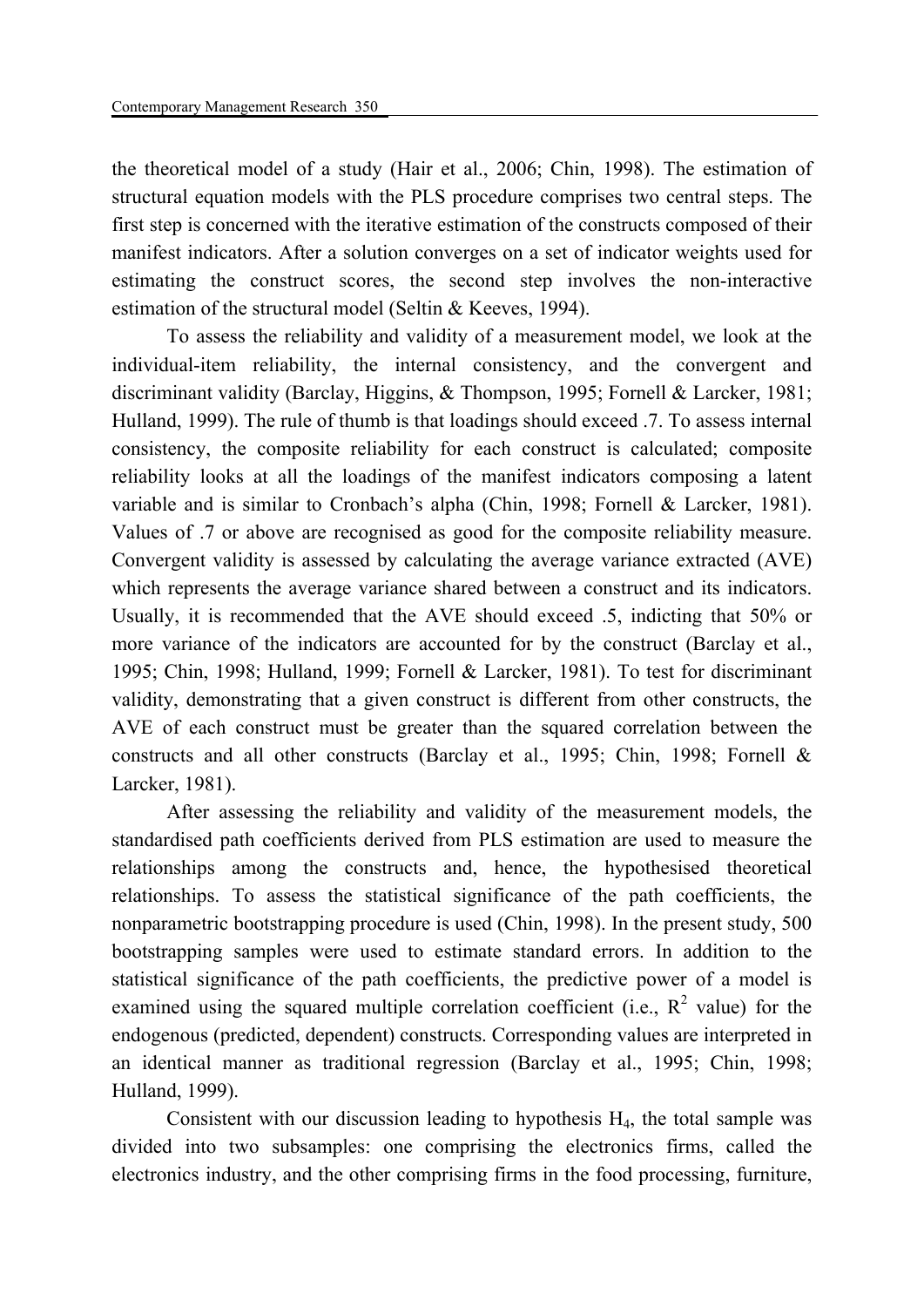and fabricated metal products, called the other industries. Subsample one includes 36 firms and subsample two includes 42 firms. The analysis of data for each subsample is carried out separately using the same procedure followed for the total sample.

## **RESULTS**

 Table 2, presenting the bivariate correlation among variables for the total sample, reveals no multicollinearity issue. Validation results of measurements of the three variables in the study are shown in Table 4 and indicate acceptable results for the three constructs: CRP, use of ICT, and engagement in SA. The corresponding items of each construct show loadings above 0.7, indicating acceptable individualitem reliabilities. The composite reliabilities of the three constructs were 0.892 for CRP, 0.965 for ICT, and 0.888 for SA. Thus, all constructs reached satisfactory levels of internal consistency. The AVEs of the constructs in the study display values that exceed the recommended 0.5, revealing that the shared variance between the constructs and its items exceeds 50%. In addition, Table 3 reports the Cronbach (1951) alphas which reach satisfactory levels at 0.834, 0.954, and 0.835, respectively.

Regarding the discriminant validity, Table 4 presents the squared intercorrelations between the constructs for the total sample. The AVE of each construct is shown on the diagonal of the matrix. The results show that the AVE of each construct is greater than the squared correlations with other constructs, indicating that all constructs denote discriminant validity in this study. In summary, all the tests for reliability and discriminant validity show acceptable measurement properties for the three constructs.

After assessing the reliability and validity of the measurement models, the hypothesised relationships among the constructs were evaluated. The strength of the path relationships (path coefficients) and the variance explained are presented in Table 5. The squared multiple correlation coefficient for the estimated structural equation model amounted to 15.5% for ICT and 11.3% for CRP, indicating that SA as well as SA together with ICT explains a moderate portion of the variance of ICT and CRP, respectively.

| $100100 \pm 111001$ variate correlation between the variables total sample. If $101$ |      |      |     |
|--------------------------------------------------------------------------------------|------|------|-----|
| Variables                                                                            |      |      |     |
| 1. Strat alliance (SA)                                                               | .00  |      |     |
| 2. Info and com tech (ICT)                                                           | 0.33 | .00  |     |
| 3. Customer related perf (CRP)                                                       | 0.05 | N 39 | .00 |

Tables 2 The bi-variate correlation between the variables (total sample: n=78)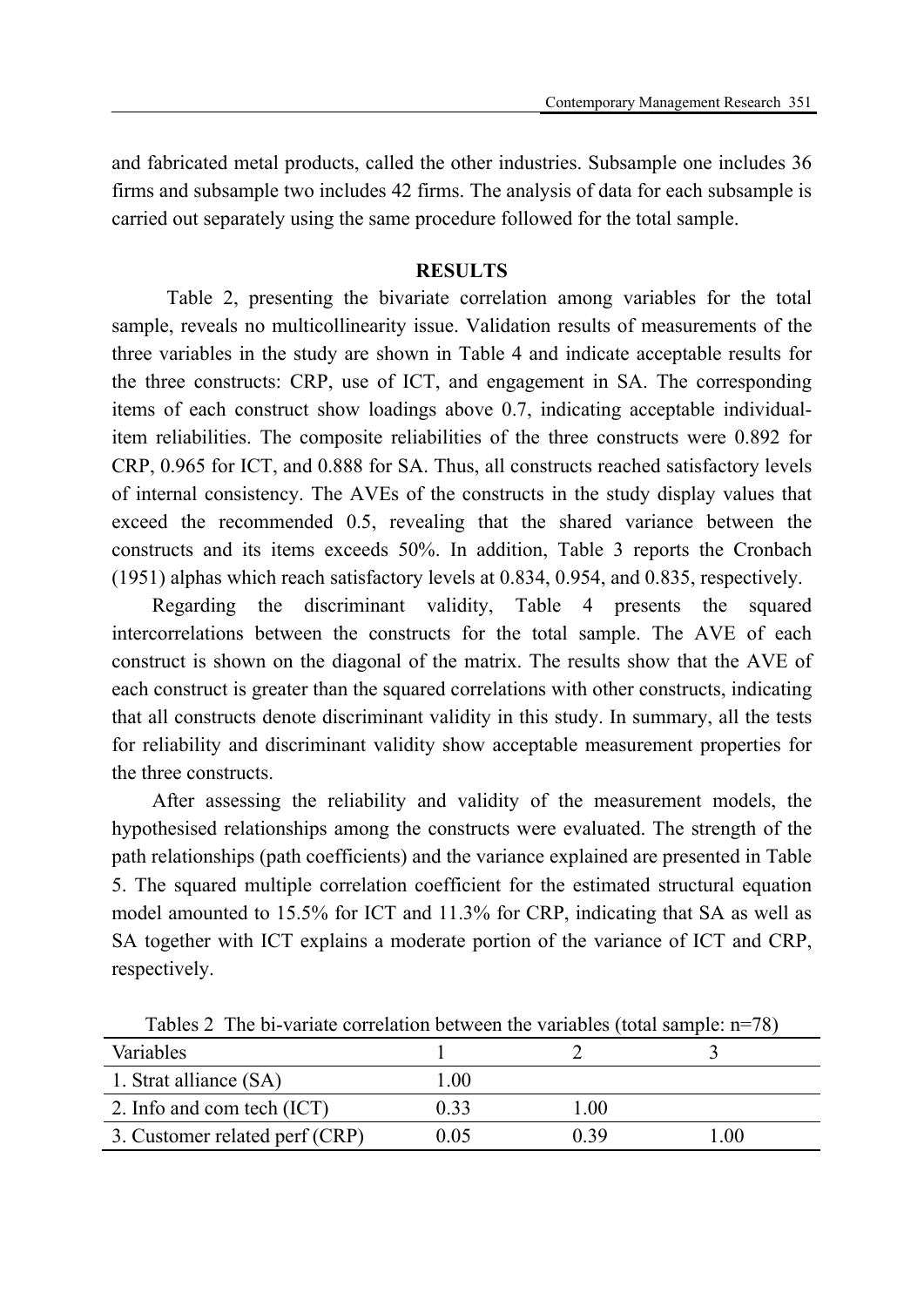| Indicators         | Cronbach<br>alpha | Standardized<br>Loadings | Composite<br>Reliability | <b>AVE</b> | Mean | Std. Dev. |
|--------------------|-------------------|--------------------------|--------------------------|------------|------|-----------|
| Critical<br>Values | > 7               | > 7                      | > 7                      | $> 0.5$    |      |           |
|                    |                   |                          |                          |            |      |           |
| SA1                |                   | .82                      |                          |            | 2.27 | 1.31      |
| SA <sub>2</sub>    | .835              | .79                      | .888                     | .665       | 2.76 | 1.40      |
| SA3                |                   | .86                      |                          |            | 2.23 | 1.28      |
| SA4                |                   | .80                      |                          |            | 2.51 | 1.39      |
|                    |                   |                          |                          |            |      |           |
| ICT1               |                   | .88                      |                          |            | 2.77 | 1.30      |
| ICT <sub>2</sub>   |                   | .92                      | .965                     | .845       | 3.09 | 1.32      |
| ICT3               | .954              | .94                      |                          |            | 2.78 | 1.39      |
| ICT4               |                   | .93                      |                          |            | 2.88 | 1.34      |
| ICT5               |                   | .92                      |                          |            | 2.72 | 1.28      |
|                    |                   |                          |                          |            |      |           |
| CRP1               | .834              | .86                      | .892                     |            | 3.81 | .81       |
| CRP2               |                   | .78                      |                          |            | 3.46 | .96       |
| CRP3               |                   | .84                      |                          | .673       | 3.50 | .83       |
| CRP4               |                   | .81                      |                          |            | 3.69 | .92       |

Table 3 Measurement Statistics for Validity and Reliability of Measurement Models

Table 4 Squared Correlations between Constructs (total sample: n=78) (diagonal elements represent AVE)

|          |                 | ັ     |       |  |
|----------|-----------------|-------|-------|--|
| Variable |                 |       |       |  |
| 1. SA    | $0.665^{\rm a}$ |       |       |  |
| 2. ICT   | 0.154           | 0.854 |       |  |
| 3. Perf. | 0.003           | 0.106 | 0.673 |  |
|          |                 |       |       |  |

a. Bold-faced elements on the diagonal represent AVE. For discriminant validity, the AVE in each row and column must be greater than the displayed squared correlations in that row or column.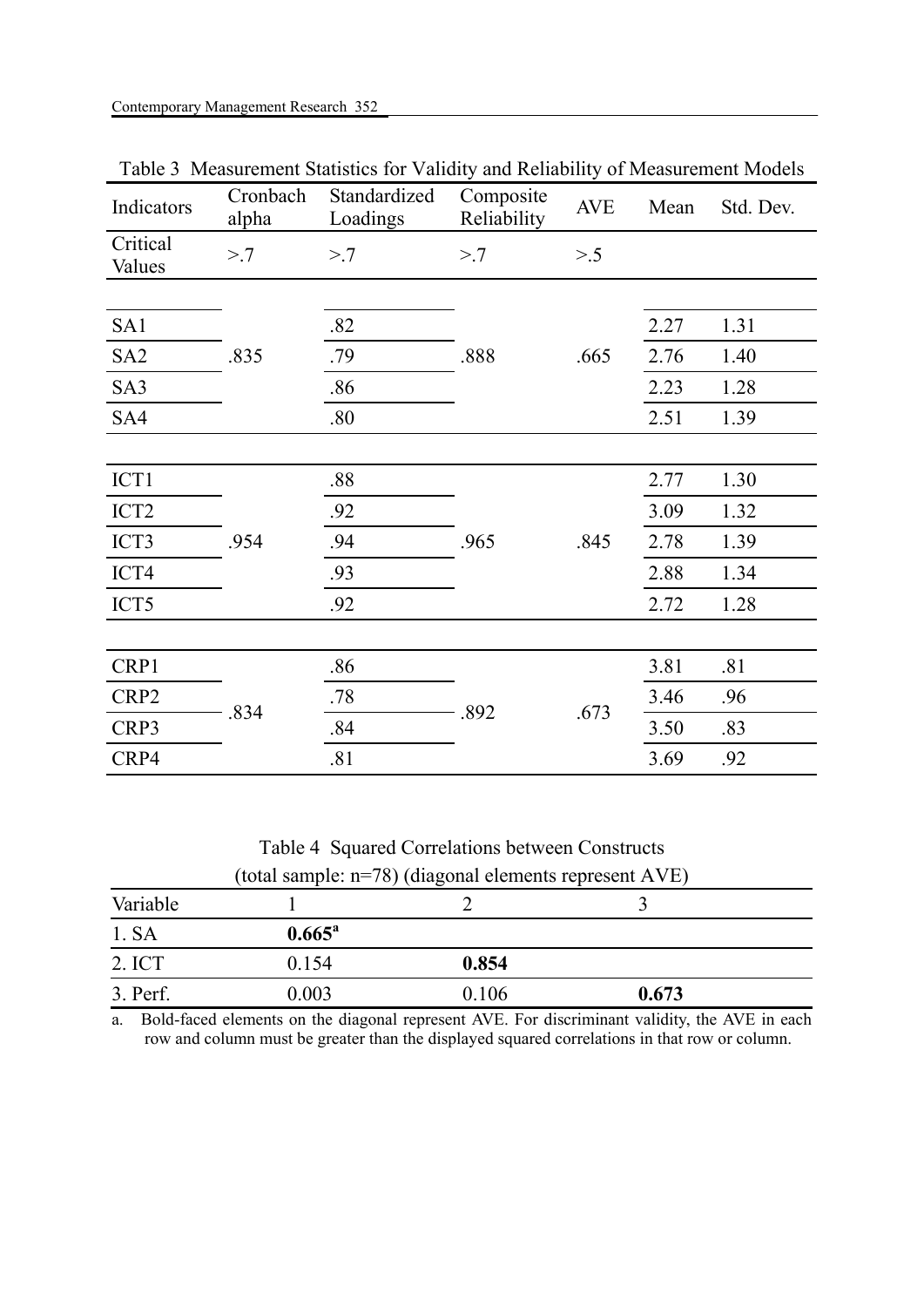| total satilities. $II = 70$           |             |                  |  |  |  |
|---------------------------------------|-------------|------------------|--|--|--|
| Relationship                          | <b>ICT</b>  | CRP              |  |  |  |
| H1: Strategic alliance (SA) to ICT    | $.39*$      |                  |  |  |  |
| H2: ICT to Customer Performance (CRP) |             | .36 <sup>†</sup> |  |  |  |
| H3: SA to ICT CRP????                 |             | $-.09$           |  |  |  |
|                                       | $R^2 = 155$ | $R^2$ = 113      |  |  |  |

Table 5 Results from PLS Analysis with path coefficients (standardized)  $(tot_{\alpha})$  sample:  $n=78$ )

\* p<0.05,  $\dagger$  p<0.025, p<0.000 (two-tailed)

Hypothesis H**1** predicts a positive relationship between a manufacturing firm's engagement in a SA and its managers' use of ICT. The results presented in Table 5 show a significant path coefficient of 0.39 ( $p<0$ 1), revealing that SA is positively associated with managers' use of ICT. Hence, the results support hypothesis one.

Hypothesis H**2** predicts a positive relationship between managers' use of ICT and CRP. The corresponding path coefficient is statistically significant  $(p<01)$  and has a value of 0.36, indicating that managerial use of ICT is positively associated with a company's CRP, thus supporting the hypothesis.

In Hypothesis H**3,** we predict a positive relationship between an organisation's SA and CRP. The insignificant path coefficient of  $-0.09$  (p $>10$ ) reveals that the SA is not associated with CRP. Therefore, hypothesis  $H_3$  is not supported. In other words, the results indicate that a SA is not directly associated with CRP.

In hypothesis H<sub>4</sub>, we predict that the role of ICT is more pronounced in the SA– CRP relationship in the electronics industry than in the other industries. More specifically, a SA not coupled with the use of ICT will be less effective in the electronics industry than in the other industries.

Similar to the total sample, Table 1 in the appendix, presenting the bivariate correlation between variables for each of the two subsamples, reveals no multicollinearity issue. As in the total sample, the validation of the three measurement models for each of the two subsamples (electronics and other industries) was assessed. The results presented in Table 3 reveal that the measurement models indicate acceptable results for the three constructs. The corresponding items in each construct show a satisfactory loading for both subsamples, indicating acceptable individual-item reliabilities. In addition, the composite reliabilities of the three constructs for both subsamples are satisfactory, thereby indicating a satisfactory level of internal consistency. The AVEs of the constructs for both of the subsamples display values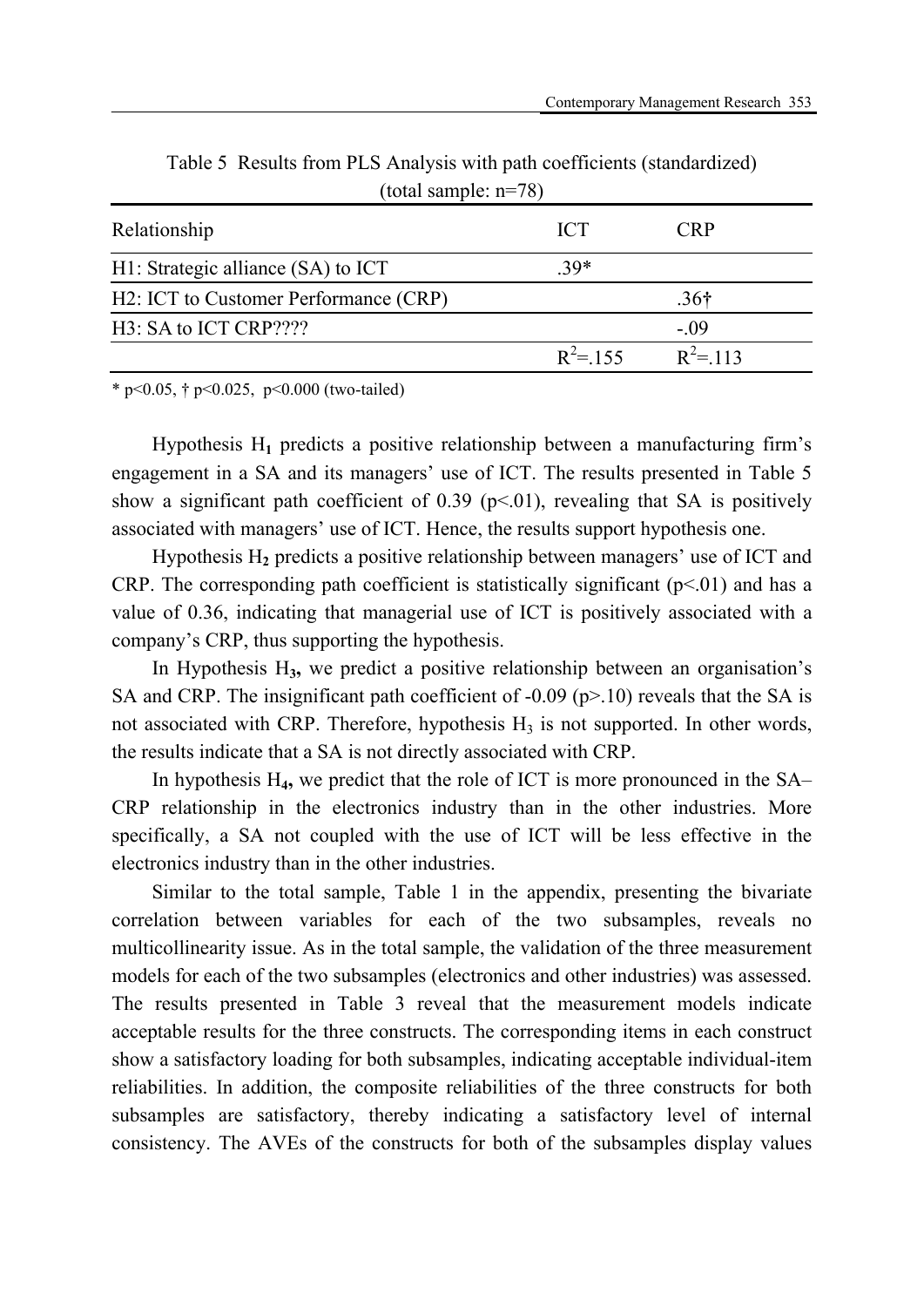that exceed the recommended 0.5, revealing that the shared variance between the constructs and its items exceeds 50%.

The satisfactory discriminant validity can be observed from Table 4, presenting the squared intercorrelations between the constructs for both subsamples. The AVE of each construct is shown on the diagonal of the matrix. The results show that the AVE of each construct for both subsamples is greater than the squared correlations with other constructs, indicating that all constructs denote discriminant validity in this study. In summary, all the tests for reliability and discriminant validity show acceptable measurement properties for the three constructs for both subsamples.

Having determined that the reliability and validity of the measurement models were satisfactory for both subsamples, hypothesis H<sub>4</sub> was tested. The level of significance (strength) of the relationships (path coefficients) and the variance explained are presented for both of the subsamples in Table 5. The percentage of variance  $(R^2)$  explained in ICT and CRP for each of the subsamples is also presented in the table. A striking difference in the results for the two subsamples is in the relationship between SA and CRP. Although the relationship between SA and CRP for other industries is not significant (the path coeff.  $= 0.08$ ), the same relationship for the electronics industry is highly significant and negative (the path coeff.  $= -0.73$ , p<0.000). Table 6 summarises the differences in the results described herein.

|                        |                      |                         | subsamples)                                  |              |            |            |
|------------------------|----------------------|-------------------------|----------------------------------------------|--------------|------------|------------|
|                        | Total sample, $n=78$ |                         | Other industries, $n=42$ Electronics, $n=36$ |              |            |            |
|                        | <b>ICT</b>           | <b>CRP</b>              | <b>ICT</b>                                   | <b>CRP</b>   | <b>ICT</b> | <b>CRP</b> |
| $SA \rightarrow ICT$   | .39                  |                         | .38 <sup>†</sup>                             |              | .44†       |            |
| $ICT \rightarrow CRP$  |                      | .36 <sup>†</sup>        |                                              | $.30*$       |            | .63††      |
| $SA \rightarrow CRP$ . |                      | $-.09$                  |                                              | .08          |            | $-73$ ††   |
|                        | $R^2$<br>$=0.155$    | $R^2$ <sub>=0.113</sub> | $R^2$ = 0.15                                 | $R^2 = 0.11$ | $= 0.20$   | $= 0.53$   |

Table 6 Results from PLS Analysis with path coefficients for the total and subsamples $)^a$ 

a. We used 500 bootstrapping samples to estimate standard errors

\* p<0.05, p<01, **†** p<0.025, **††** p<0.000 (two-tailed)

# **DISCUSSION, LIMITATIONS, AND CONCLUSION**

We argued earlier in the paper that positive and significant relationships (hypotheses H**1** and H**2**) would support the prediction that managerial use of ICT plays a mediating role in the relationship between a firm's engagement in a SA and its CRP. As the results reveal a significant and positive relationship between the SA and ICT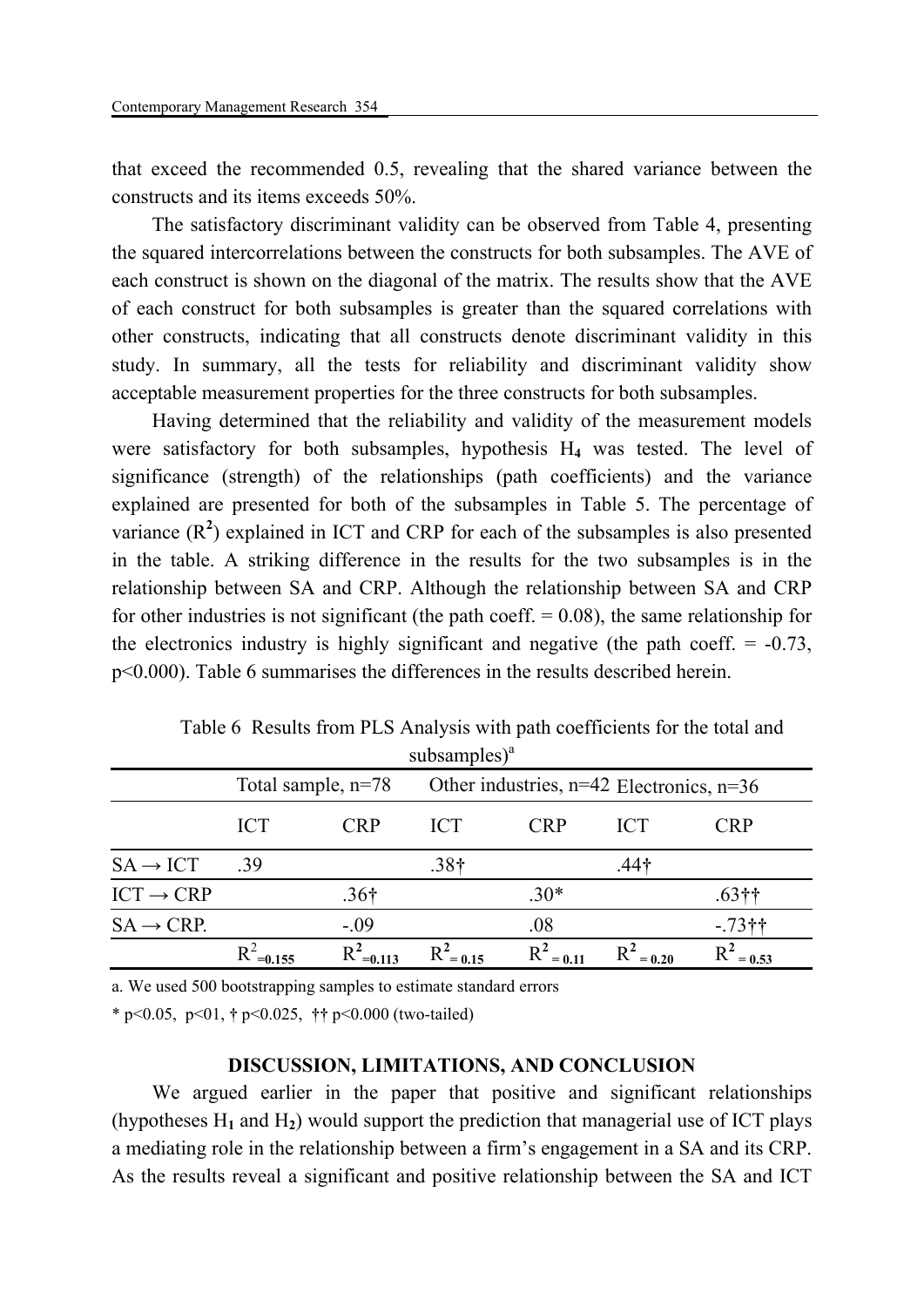(H**1**) and between ICT and CRP (H**2**), this prediction is supported. Indeed, the lack of support for the direct relationship between SA and CRP (i.e., H**3**) strengthens the argument for the mediating role played by ICT in the relationship between SA and CRP (Baron & Kenny, 1986). Therefore, this study provides empirical evidence for the argument that a firm's engagement in a SA positively influences the firm's CRP via managerial use of ICT.

To provide an in-depth explanation of these results, we looked into the participant BU managers' responses to the individual items in the questionnaire for ICT. The responses revealed that, of the 78 BU managers, a very high percentage (76% to 83%) of them indicated that managers in their organisations often to always use ICT to communicate with different people; collect information from different functions such as manufacturing, engineering, and other functional areas; and communicate with customers, suppliers, and alliance firms. We contend that such usage of ICT by managers from different functions in the alliance member firms promotes close cooperation through clear and effective communication among them, thereby facilitating firms' performance. Indeed, our in-depth analysis of the participant BU managers' responses to the items in the questionnaire on their firm's performance revealed that 86% to 94% of the BU managers indicated their firm's performance was from quite above average to well above average related to the performance of the competitor firms. This revelation leads us to view that improving a firm's performance by entering into SA(s) with other firms requires effective and clear communications among alliance member firms, and the managerial use of ICT, acting as a mediating factor, facilitates such communications.

We also argue in hypothesis  $H_4$  that the mediating role of ICT in the relationship between SA and CRP is more pronounced in the electronics industry than in the other industries. Analysing the data separately for the electronics industry and for the other industries reveals a striking difference in the results for the SA–CRP relationship for the two subsamples. These results support the prediction in  $H_4$  that ICT plays a relatively more important role in the electronics industry than in the other industries. Specifically, the negative and highly significant SA–CRP relationship for the electronics industry suggests that an electronics firm's engagement in SA without adequate managerial use of the ICT is detrimental to the firm's performance. In other words, ICT's mediating role in the SA–CRP relationship is more pronounced in the electronics industry than in the other industries. In addition, the differential strength in the mediating role of ICT in the SA–CRP relationship for the electronics industry and for other industries highlights that ICT's mediating role is contextual, rather than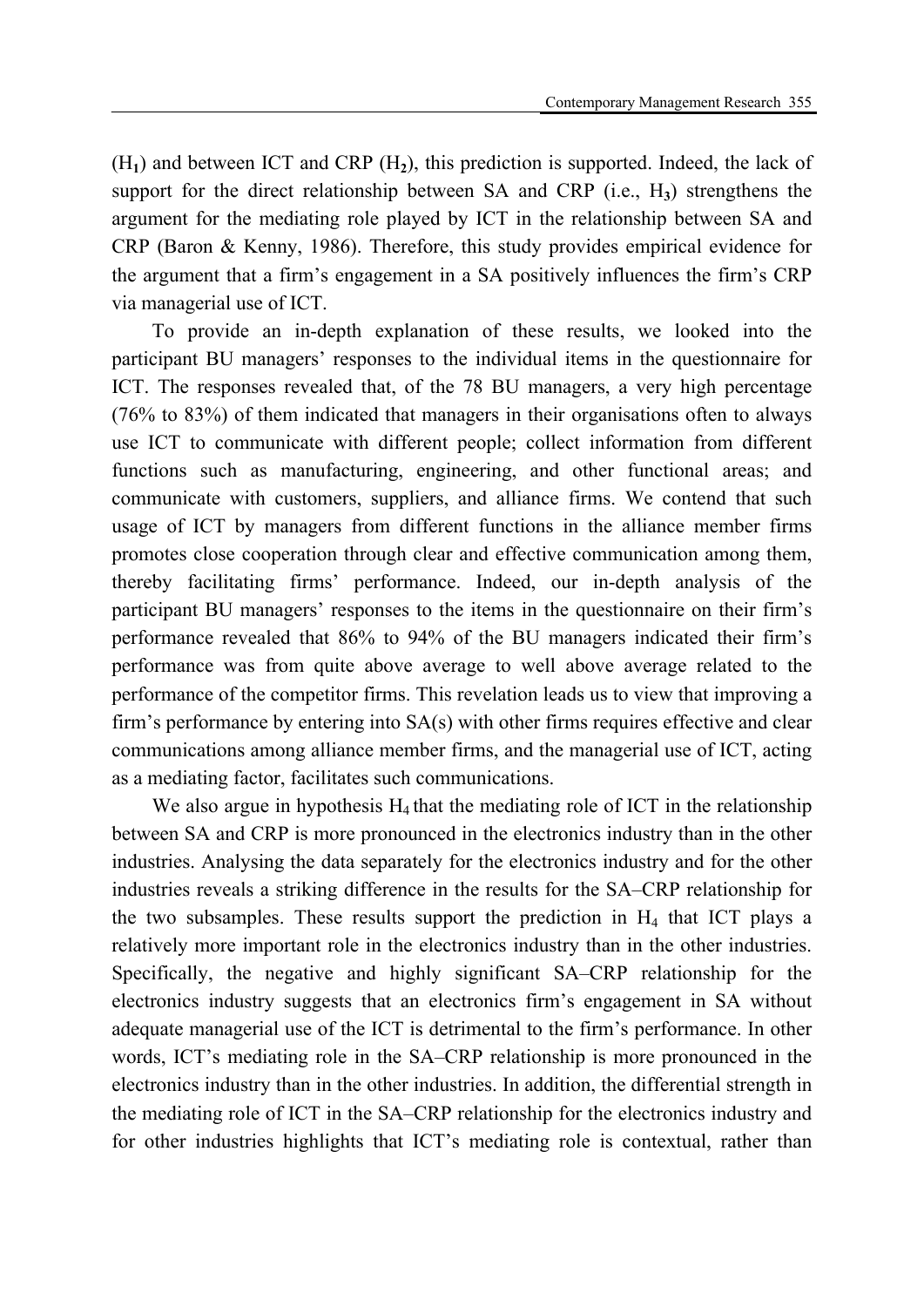universal, and industry characteristics (e.g., extent of product life cycle) are important contingencies. We offer the following explanations for these results.

The relevant literature indicates that a strategic alliance enhances its member firms' access to new markets, increases resource availability, and helps the companies adapt to environmental uncertainty (Li & Atuahene-Gima, 2001; Shrader, 2001; Steensma & Corley, 2000). Adobor (2002) and Collinson (2000) suggested that cooperation among alliance members is critical for improving customer-related performance including market share, timely delivery of orders, after-sale services and speedy negotiations (see also Buckley & Casson, 1988; Dwyer, Schurr, & Oh, 1987). Managerial use of ICT facilitates close communication, thereby promoting performance (Andersen, 2001).

As the level of uncertainty in the electronics industry is relatively high due to short product life cycles, the use of ICT plays a more important role in facilitating managerial decision-making, maintaining close relationships with suppliers and customers, and fostering close cooperation and commitment among alliance members (Abodor, 2002; Collinson, 2000).

Our study extends the work of Shrader (2001), who reported no relationship between the firms' engagement in strategic alliance and their performance. Shrader (2001) argued that other factors influence the strategic alliance and performance relationship. Our study revealed that managerial use of ICT is one such other factor influencing the relationship. Our results also support the work of Andersen (2001) and Ramanathan (2013), who argued that managerial use of ICT enhances organisations' communication and positively influences performance.

Several limitations of the study merit additional discussion. First, although companies representing four different industries participated in the study, all were in manufacturing industries. Therefore, the results may be specific to the manufacturing industry, meaning caution is necessary in generalising the results to other industries. Testing the model in service organisations, such as the hospitality and banking and finance industries, would be beneficial. Second, this study does not consider the different types of strategic alliances in which a firm can engage. The extant literature suggests that a strategic alliance may be vertical or horizontal, internal or external (Li & Atuahene-Gima, 2001; Harrigan, 1985; Anderson & Weitz, 1992). Future research investigating the role of ICT use in the relationship between a manufacturing firm's performance and its engagement in different types of strategic alliances would be beneficial for understanding whether the role of ICT use differs in different types of strategic alliances (Lorange et al., 1992).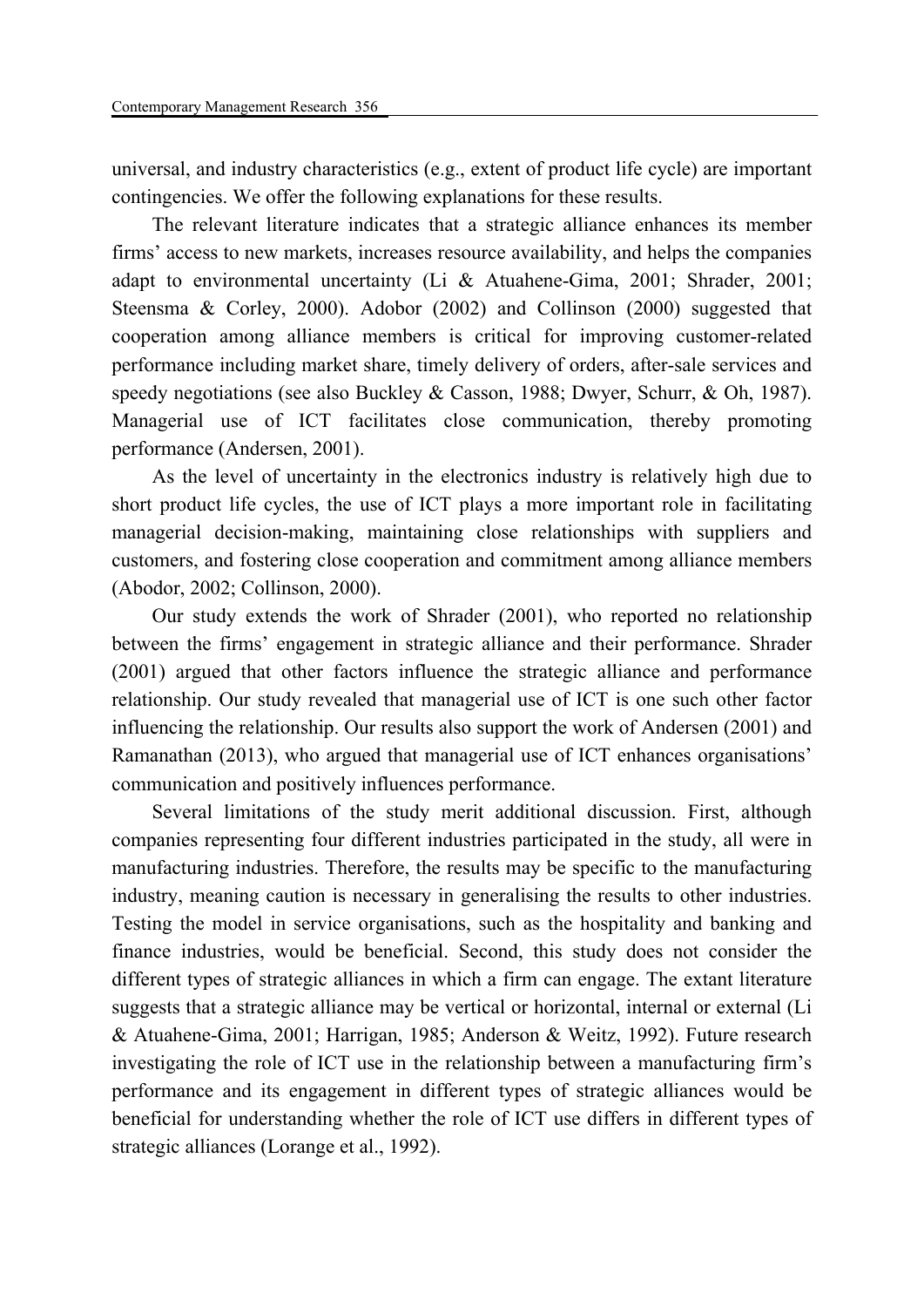Despite these limitations, the results have implications for both theory and practice. The findings of the study contribute towards a better understanding of the role of ICT in augmenting organisational efforts to improve customer-related performance by engaging in strategic alliance. The current study, by introducing ICT as a mediator of the relationship between strategic alliance and customer-related performance of organisations, has unlocked an opportunity for further understanding of ways to improve the relationship. Future research in the area will benefit from testing ICT's role in the relationship in different industrial, economic, and organisational contexts.

In terms of practice, we contend that the findings of the study can help managers realise that engagement in a strategic alliance alone may not be enough to improve their organisations' desired performance. For this purpose, the success of engagement in a strategic alliance requires the managerial use of ICT to facilitate communications among the alliance member firms. Given that the role of ICT is more pronounced in the electronics industry, BU managers in the electronics industry may encourage their subordinate managers to make greater use of ICT for communications. Based on the results, we posit that senior managers in industries facing a high level of uncertainty due to factors like short product life cycle may benefit their firms more by encouraging subordinate managers to use ICT for communication.

#### **REFERENCES**

- Adobor, H. (2002). Competitive success in an age of alliance capitalism: how do firms-specific factors affect behavior in strategic alliances? *Advances in Competitiveness Research*, *10*(1), 71-99.
- Akshay, R., Rueket, R. and Robert, W (1994). Brand alliances as signal of product quality. *Sloan Management Review*, *36*(1), 87-97.
- Alvarez, M.J. and Gonzales, P. (1999). Strategic alliances, organisational learning and new product development: the cases of Rover and Seat*. R&D Management*, *29*(4), 391 – 402. http://dx.doi.org/10.1111/1467-9310.00149
- Andel, Tom (2002). From common to custom : the case for make to order. *Material Handling Management*, *57*(12), 24-31.
- Andersen, T.J. (2001). Information technology, strategic decision making approaches and organisational performance in different industrial settings*. Journal of Strategic Information Systems*, *10*(2), 101-119. http://dx.doi.org/10.1016/S0963- 8687(01)00043-9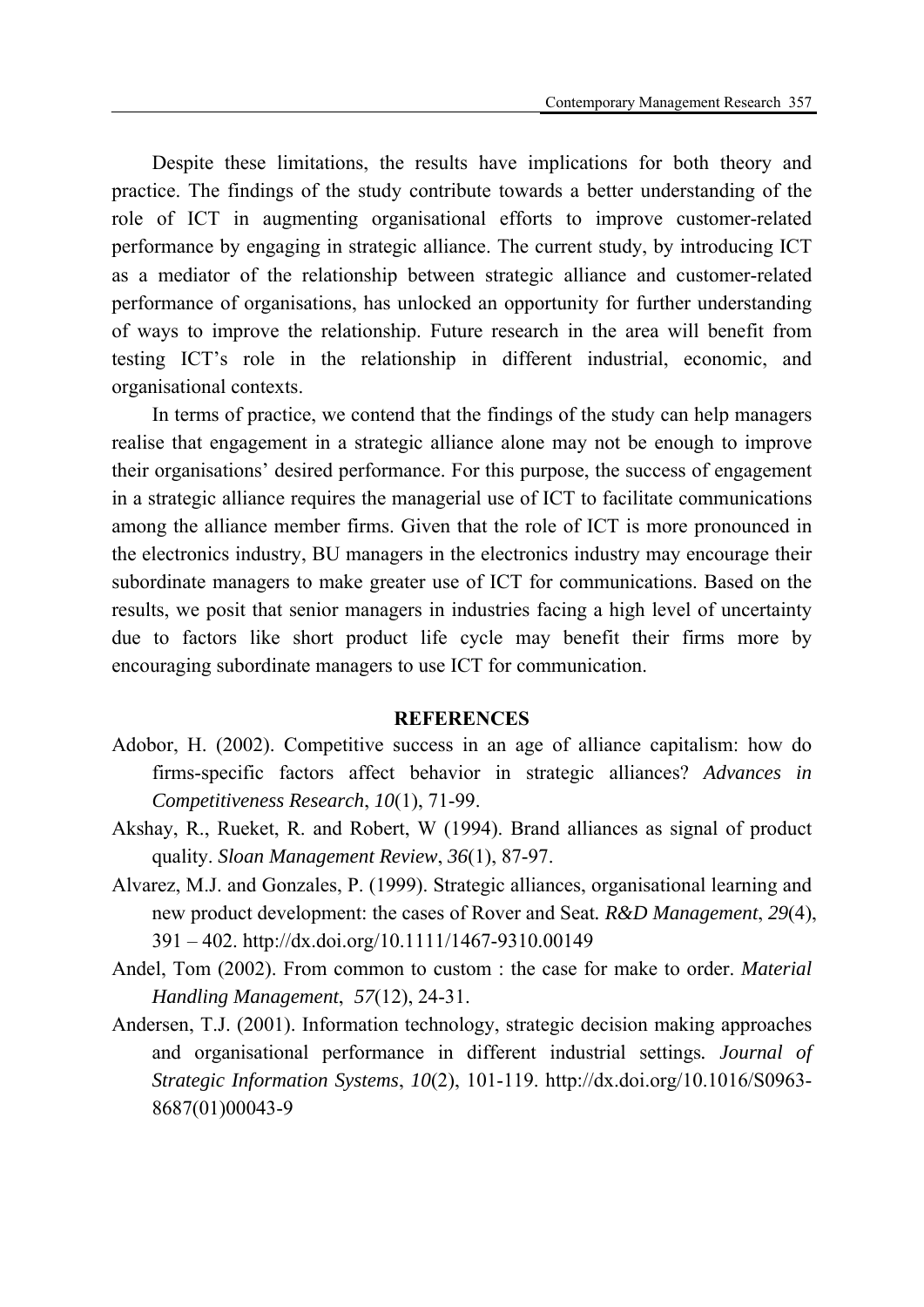- Andersen, T.J. and Segars, A, H. (2001). The impact of IT on decision structure and firm performance: evidence from textile and apparel industry. *Information & Management*, *39*(2), 85-100. http://dx.doi.org/10.1016/S0378-7206(01)00081-7
- Anderson, E. and Weitz, B.A. (1992). The use of pledges to build and sustain commitment and distribution channels. *Journal of Marketing Research*, *9*(1), 18- 34. http://www.jstor.org/stable/3172490
- Anderson, S.W., Hesford, J.W. and Young, S.M. (2002). Factors influencing the performance of activity-based costing teams: a field study of ABC model development time in the automobile industry. *Accounting, Organizations and Society*, *27*(3), 195-211. http://dx.doi.org/10.1016/S0361-3682(01)00057-5
- Anderson, T.J. (2004). Integrating decentralized strategy making and strategic planning process in dynamic environments. *Journal of Management Studies*, *41*(8), 1271-1299. http://dx.doi.org/10.1111/j.1467-6486.2004.00475.x
- Badir, Y., Büchel, B., & Tucci, C.. (2009). The performance impact of intra-firm organizational design on an alliance's NPD projects. *Research Policy, 38*(8), 1350-1364. http://dx.doi.org/10.1016/j.respol.2009.06.010
- Bangchokdee, S. (2008). Linking competitive strategy, product life-cycle, the use of broad scope MAS information, and organisational performance: A comparative study of food processing electronic industries in Thailand. An unpublished PhD thesis, Griffith University.
- Barclay, D., Higgins, C. and Thompson, R. (1995). The partial least squares (PLS) approach to causal modeling: Personal computer adoption and use as an illustration. *Technology Studies*, 2, 285-309.
- Baron, R.M and Kenny, D.A. (1986). The Moderator-Mediator Variable Distinction in Social Psychological Research: Conceptual, Strategic, and Statistical Considerations. *Journal of personality and social psychology*, 51(6), 1173-1182. http://dx.doi.org/10.1037/0022-3514.51.6.1173
- Brynjolfsson, E. and Hitt, M. (1996). Paradox lost? Firm-level evidence on the returns to information systems spending. *Management Science*, *42*(4), 541-558. http://dx.doi.org/10.1287/mnsc.42.4.541
- Buckley, P.J. and Casson, M. (1988). A theory of cooperation in international business. *Management International Review*, *1*, 19-39.
- Chen, C. C., Chen, X., & Meindl, J. R. (1998). How can cooperation be fostered? the cultural effects of individualism-collectivism. *The Academy of Management Review, 23*(2), 285-304. http://dx.doi.org/10.5465/AMR.1998.533227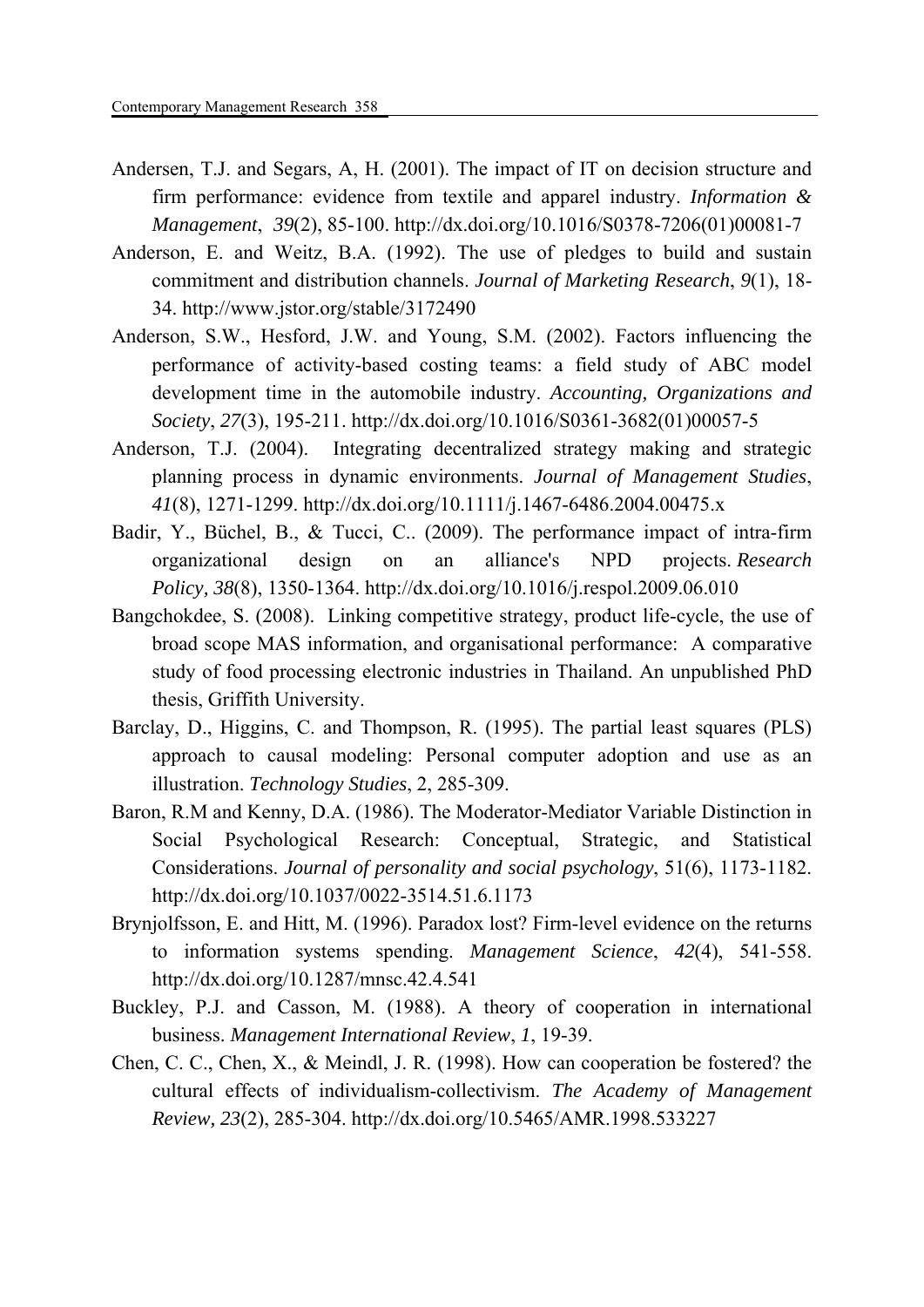- Chenhall, R. H., & Morris, D. (1986). The impact of structure, environment, and interdependence on the perceived usefulness of management accounting systems. *The Accounting Review*, *61*(1), 16-35. http://www.jstor.org/stable/247520
- Chenhall, R.H. (2004). The role of cognitive and affective conflict in early implementation of activity-based cost management. *Behavioral Research in Accounting*, *16*(1), 19-44. http://dx.doi.org/10.2308/bria.2004.16.1.19
- Chenhall, R.H. (2005). Integrative strategic performance measurement systems, strategic alignment of manufacturing, learning and strategic outcomes: an exploratory study. *Accounting, Organizations and Society*, *30*(5), 395-422. http://dx.doi.org/10.1016/j.aos.2004.08.001
- Chin, W.W. (1998). The partial least square approach to structural equation modeling. In: *Modern Methods for Business Research*, Marcoulides, G.A. (ed), Mahwah, pp.  $295 - 336.$
- Choe, J. (2008). Inter-organizational relationships and the flow of information through value chains. *Information & Management, 45*(7), 444. http://dx.doi.org/10.1016/j.im.2008.06.006
- Chong, V. K., & Chong, K. M. (1997). Strategic choices, environmental uncertainty and SBU performance: a note on the intervening role of management accounting systems. *Accounting and Business Research*, *27*(4), 268-276. http://dx.doi.org/10.1080/00014788.1997.9729553
- Collinson, S. (2000). Learning from the best. *Strategic Direction*, *16*(4), 24-26.
- Connell, J., & Voola, R. (2007). Strategic alliances and knowledge sharing: Synergies or silos? *Journal of Knowledge Management, 11*(3), 52-66. http://dx.doi.org/10.1108/13673270710752108
- Cox, W. E. (1967). Product life cycles as marketing models. *The Journal of Business*, *40*(4), 375-384. http://www.jstor.org/stable/2351620
- Cronbach, L. J. (1951). Coefficient alpha and the internal structure of tests.*psychometrika*, *16*(3), 297-334. http://dx.doi.org/10.1007/BF02310555
- Dewett, T., & Jones, G. (2001). The role of information technology in the organization: A review, model, and assessment. *Journal of Management, 27*(3), 313-346.
- Fornell, C. and Larcker, D.F. (1981). Evaluating Structural Equation Models with Unobservable Variables and Measurement Error. *Journal of Marketing Research*, *18*(1) 39-50. http://dx.doi.org/10.2307/3151312
- Forouzan, B.A. (2001). Data Communication and Networking. 2nd edition, Boston, Mcgraw-Hill.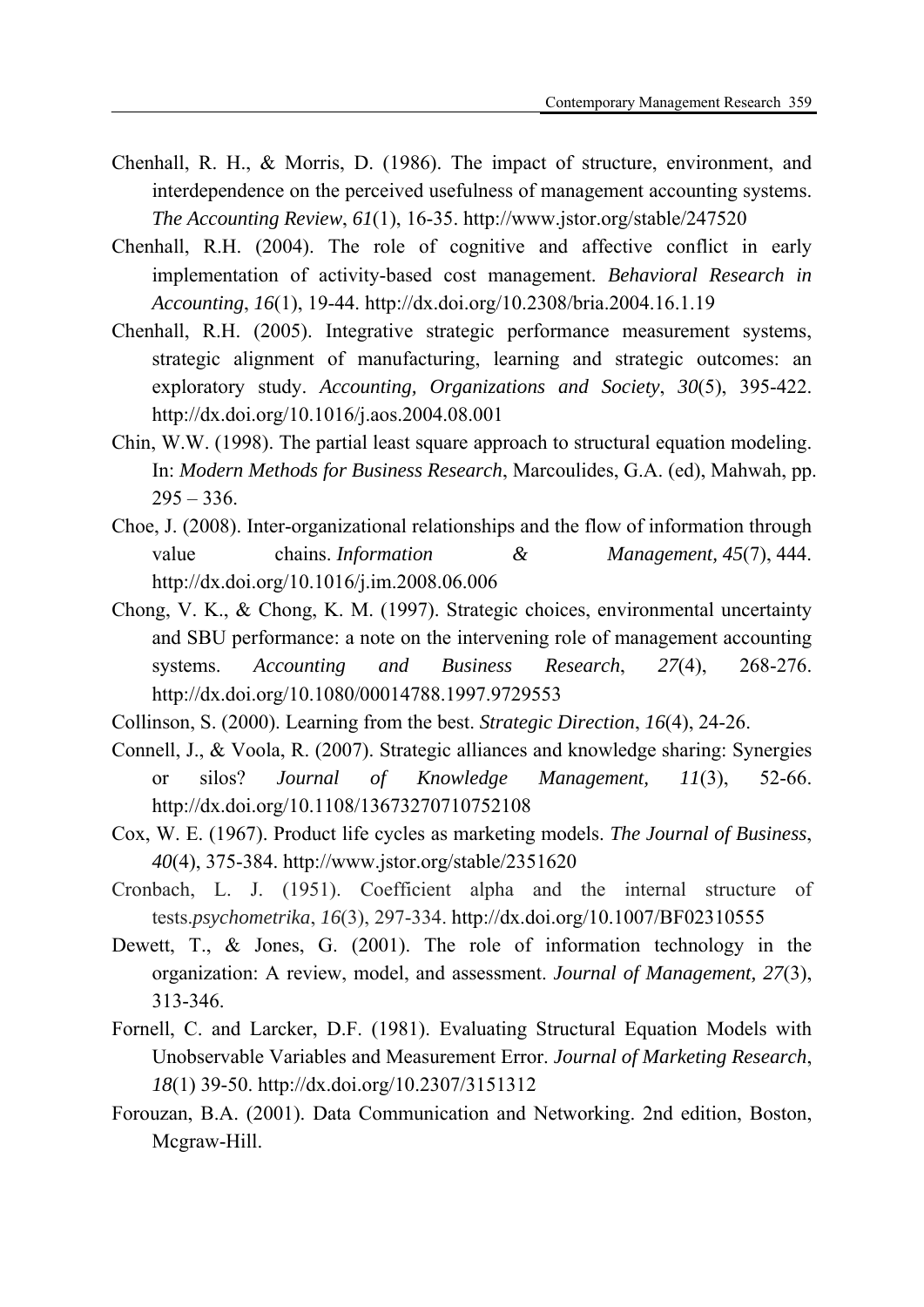- Geletkanycz, M. A., & Hambrick, D. C. (1997). The external ties of top executives: implications for strategic choice and performance. *Administrative Science Quarterly*, *42*(4), 654-681. http://dx.doi.org/10.2307/2393653
- Gordon, L. A., & Narayanan, V. K. (1984). Management accounting systems, perceived environmental uncertainty and organization structure: an empirical investigation. *Accounting, Organizations and Society*, *9*(1), 33-47. http://dx.doi.org/10.1016/0361-3682(84)90028-X
- Grantham, L. (1997). The validity of the product life cycle in the high-tech industry. *Marketing Intelligence & Planning*, *15*(1), 4-10. http://dx.doi.org/10.1108/02634509710155606
- Gul, F. A. and Chia, Y. M. (1994). The effects of management accounting systems, perceived environmental uncertainty and decentralization on managerial performance: A test of three-way interaction. *Accounting Organizations and Society*,*19*(5), 413 – 426. http://dx.doi.org/10.1016/0361-3682(94)90005-1
- Gulati, R. (1998). Alliances and Networks. *Strategic Management Journal*, *19*(4), pp. 293 – 317. http://www.jstor.org/stable/3094067
- Hair, J.F., Black, B., Babin, B.J., Anderson, R.E. and Tatham, R.L. (2006). Multivariate Data Analysis, 6th Edition, Upper Saddle River.
- Harrigan, K.R. (1985). Strategies for joint ventures. Lexington, Mass: Lexington Books.
- Haywood, R. (1999). From paper to intranet, IIE Solutions, *31*(2), 47-50.
- Hill, W.C. (2010), International business: Competing in the global marketplace (8th ed.). New York, NY: McGraw-Hill
- Hofstede, G.H. (1994). Cultures and organisations, London: Harper Collins Publishers.
- Hoque, Z. and James, W. (2000). Linking balanced scorecard measures to size and market factors: impact on organisational performance. *Journal of Management Accounting Research*, *12*(1), 1-17. http://dx.doi.org/10.2308/jmar.2000.12.1.1
- Hulland, J. (1999). Use of partial least squares (PLS) in strategic management research: a review of four recent studies. *Strategic Management Journal*, *20*(2), 195-204. http://www.jstor.org/stable/3094025
- Jiang, X., & Li, Y. (2009). An empirical investigation of knowledge management and innovative performance: The case of alliances. *Research Policy, 38*(2), 358 http://dx.doi.org/10.1016/j.respol.2008.11.002
- Kaplan, S.R. and Norton, D.P. (1996). Using the Balance Scorecard as a strategic management system. *Harvard Business Review*, *74*(1), 75-86.
- O'Connell, T. (2002). Growing internet market, competition demand web presence. *SDM, 32*(4), 11-11-12.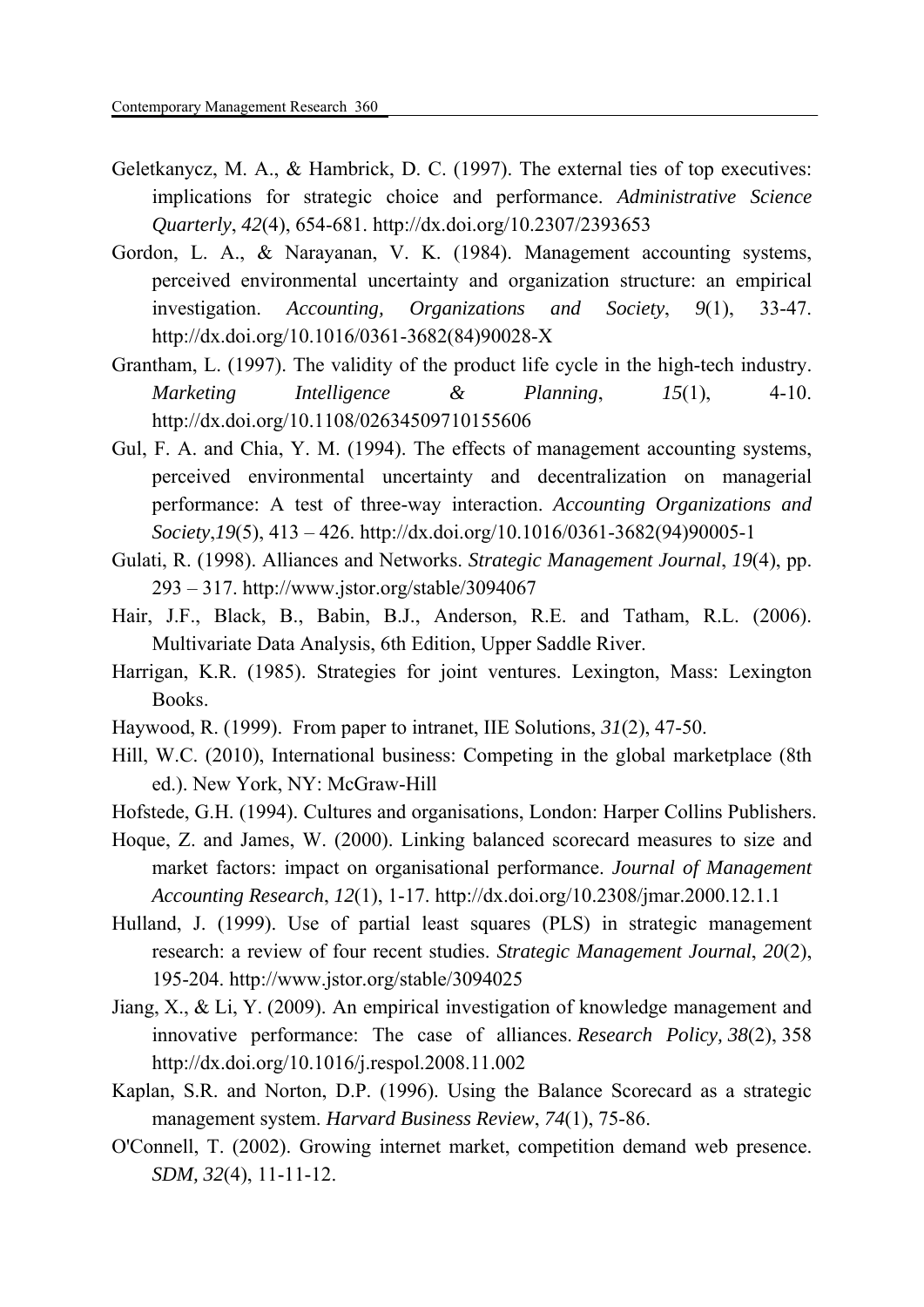- Kotler, P. (2003). Marketing management (11th ed.). Upper Saddle River, N.J.: Prentice Hall.
- Lee, H., & Ding, J. (2010). The effects of e-business on the performance of strategic alliances. *Total Quality Management & Business Excellence*, 21(7), 707-724.
- Li, H. and Atuahene-Gima, K. (2001). Product innovation strategy and the performance of new technology ventures in China. *Academy of Management Journal*, 44(6), 1123-1134.
- Lorange, P., Roos, J. and Bronn, P. (1992). Building successful strategic alliance. *Long Range Planning*, *25*(6), 10-17. http://dx.doi.org/10.2307/3069392
- Luo, Y. (2008). Structuring interorganizational cooperation: the role of economic integration in strategic alliances. *Strategic Management Journal, 29*(6), 617-637. http://dx.doi.org/10.1002/smj.677
- Mendelson, H. and Pillai, R. R. (1999a). Industry clockspeed: measurement and operational implications. *Manufacturing & service operations management*, *1*(1), 1-20. http://dx.doi.org/10.1287/msom.1.1.1
- Mia, L. (1993). The role of MAS information in organisations: an empirical study. *British Accounting Review*, *25*(3), 269-285. http://dx.doi.org/10.1006/bare.1993.1026
- Miles R. and Snow, C. (1992), Causes of failure in networked organisations. *California Management Review*, *34*(4), 53-72.
- Nadkarni, S. and Narayanan, V. K. (2007). Strategic schemas, strategic flexibility, and firm performance: the moderating role of industry clockspeed. *Strategic Management Journal*, *28*(3), 243-270. http://dx.doi.org/10.1002/smj.576
- Quader, S., & Quader, R. (2008). The utilization of e-commerce by traditional supermarkets in the UK through strategic alliances with internet based companies. *Journal of Services Research, 8*(1), 177-211
- Ranaweera, C., & Prabhu, J. (2003). On the relative importance of customer satisfaction and trust as determinants of customer retention and positive word of mouth. *Journal of Targeting, Measurement and Analysis for Marketing, 12*(1), 82-82-90. http://dx.doi.org/10.1057/palgrave.jt.5740100
- Ritala, P., Hallikas, J., & Sissonen, H.. (2008). The effect of strategic alliances between key competitors on firm performance. *Management Research*, 6(3), 179- 187. http://dx.doi.org/10.2753/JMR1536-5433060302
- Seltin, N. and Keeves, J.P. (1994). Path analysis with latent variables. In: Husten, T., Postlethwaite, T.N. (Eds.). International encyclopedia of education, 2nd Edition, London, pp.  $4352 - 4359$ .